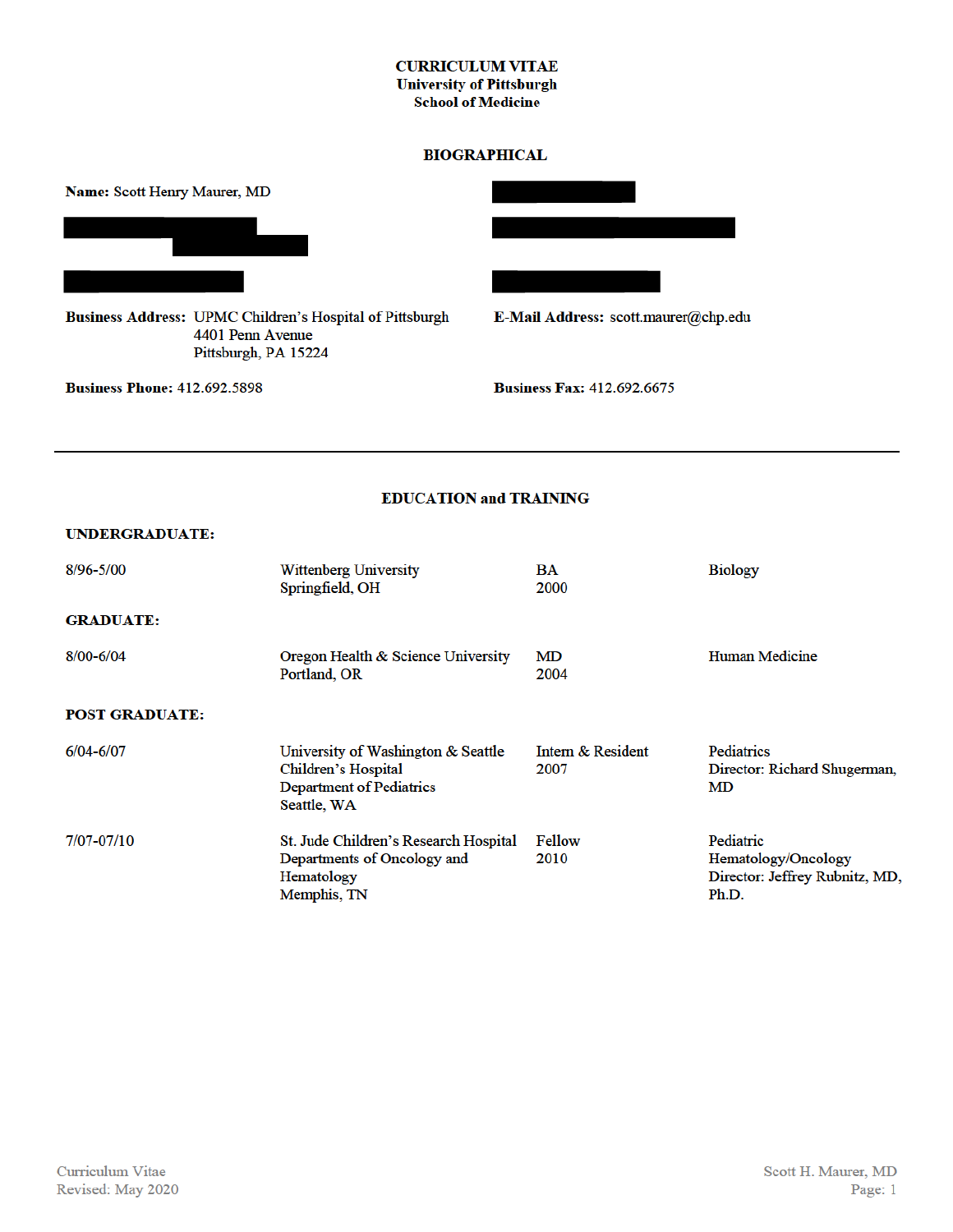# **APPOINTMENTS and POSITIONS**

### **ACADEMIC:**

| <b>Years Inclusive</b> | <b>Name and Location of Organization</b>                                                   | Rank/Title                                                    |
|------------------------|--------------------------------------------------------------------------------------------|---------------------------------------------------------------|
| $8/10 - 12/15$         | University of Pittsburgh School of Medicine<br>Department of Pediatrics<br>Pittsburgh, PA  | <b>Assistant Professor of Pediatrics</b>                      |
| $7/14 - 12/15$         | University of Pittsburgh<br>Clinical and Translational Science Institute<br>Pittsburgh, PA | Assistant Professor of Clinical and Translational<br>Science  |
| $8/14$ -Present        | University of Pittsburgh School of Medicine<br>Department of Pediatrics<br>Pittsburgh, PA  | Director, Palliative Care                                     |
| $1/16$ -Present        | University of Pittsburgh School of Medicine<br>Department of Pediatrics<br>Pittsburgh, PA  | Associate Professor of Pediatrics                             |
| $1/16$ -Present        | University of Pittsburgh School of Medicine<br>Department of Pediatrics<br>Pittsburgh, PA  | Associate Professor of Clinical and Translational<br>Science  |
| <b>NON-ACADEMIC</b>    |                                                                                            |                                                               |
| $5/18$ -Present        | UPMC Children's Hospital of Pittsburgh<br>Professional Staff<br>Pittsburgh, PA             | Chief, Division of Palliative Medicine and Supportive<br>Care |

# **SPECIALTY CERTIFICATION:**

| <b>Certifying Board</b>                                        | Year         |  |
|----------------------------------------------------------------|--------------|--|
| American Board of Pediatrics – General Pediatrics              | 2007-Present |  |
| American Board of Pediatrics – Pediatric Hematology/Oncology   | 2011-Present |  |
| American Board of Pediatrics – Hospice and Palliative Medicine | 2012-Present |  |
| <b>MEDICAL or OTHER PROFESSIONAL LICENSURE</b>                 |              |  |
| <b>Licensing Board/State</b>                                   | Year         |  |
| State of Washington – Medical Trainee License                  | 2004-2007    |  |
| State of Tennessee – Unrestricted Medical License              | 2007-2010    |  |
|                                                                |              |  |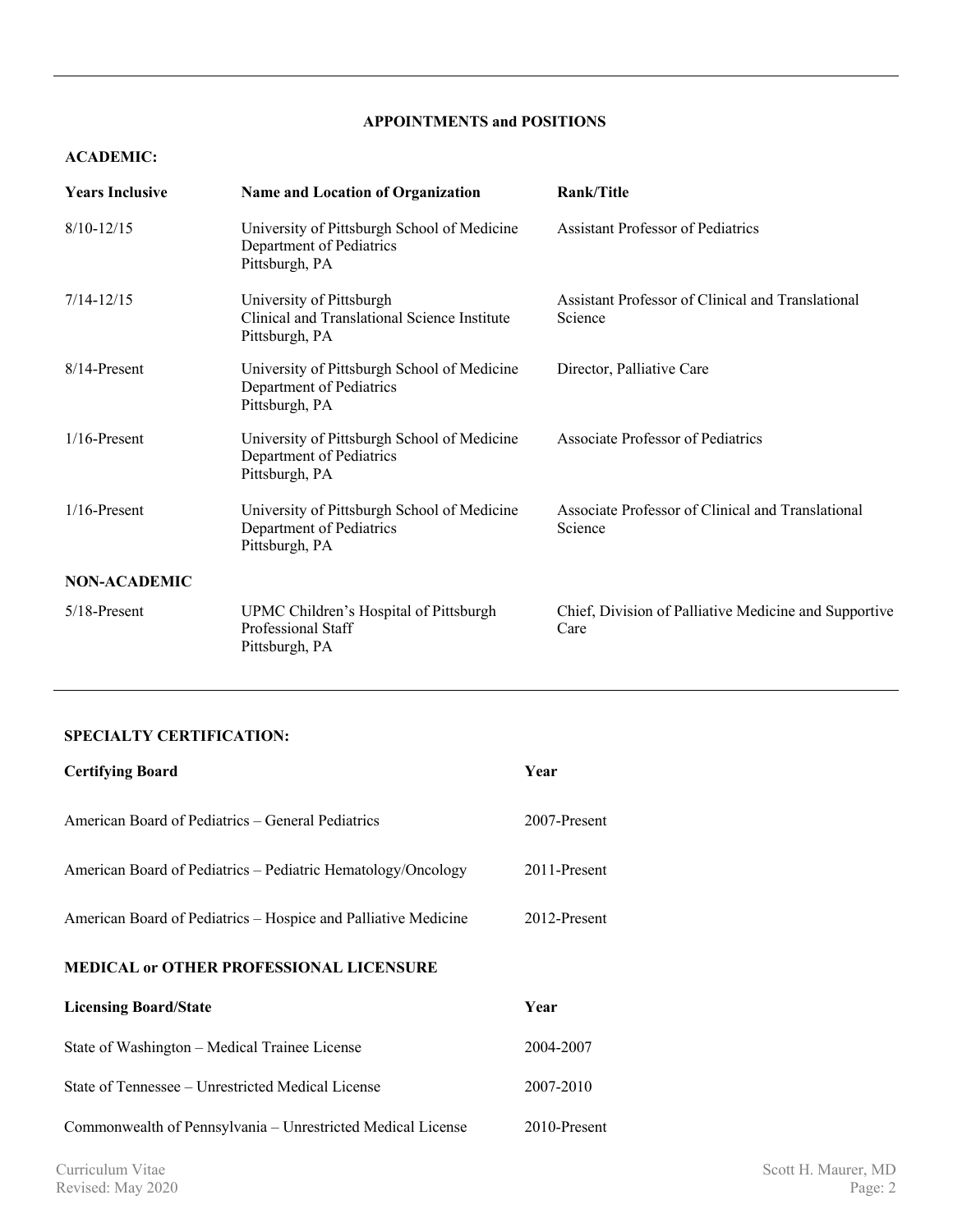# **MEMBERSHIPS in PROFESSIONAL and SCIENTIFIC SOCIETIES**

| Organization                                        | Year         |
|-----------------------------------------------------|--------------|
| American Academy of Hospice and Palliative Medicine | 2008-Present |
| American Society of Pediatric Hematology Oncology   | 2008-Present |
| American Academic of Pediatrics                     | 2015-Present |

# **HONORS**

| <b>Title of Award</b>                                                                                             | Year |
|-------------------------------------------------------------------------------------------------------------------|------|
| Phi Beta Kappa Honor Society<br>Wittenberg University                                                             | 1999 |
| Graduated Summa Cum Laude with University and Department of Biology Honors<br>Wittenberg University               | 2000 |
| John F. Mitchell Award<br>Wittenberg University                                                                   | 2000 |
| Graduated Cum Laude<br>Oregon Heath & Science University, School of Medicine                                      | 2004 |
| Praise from Patients Award<br>UPMC Children's Hospital of Pittsburgh                                              | 2012 |
| William I. Cohen Resident Teaching Award<br>University of Pittsburgh Pediatric Residency Training Program         | 2013 |
| Fine Award Finalist for Excellence in End-of-Life Care<br>Jewish Healthcare Foundation                            | 2013 |
| Loving Heart Award<br>Pennsylvania Children's Heart Foundation                                                    | 2014 |
| Patient Satisfaction Award for Overall Quality of Doctor Care<br><b>UPMC</b>                                      | 2016 |
| Patient Satisfaction Award for Overall Quality of Doctor Care – Perfect Score<br><b>UPMC</b>                      | 2017 |
| Praise from Patients Award<br>UPMC Children's Hospital of Pittsburgh                                              | 2017 |
| Top 10 Pediatric Resident Educator Award<br>Department of Pediatrics, University of Pittsburgh School of Medicine | 2018 |
| Top 10 Pediatric Resident Educator Award<br>Department of Pediatrics, University of Pittsburgh School of Medicine | 2019 |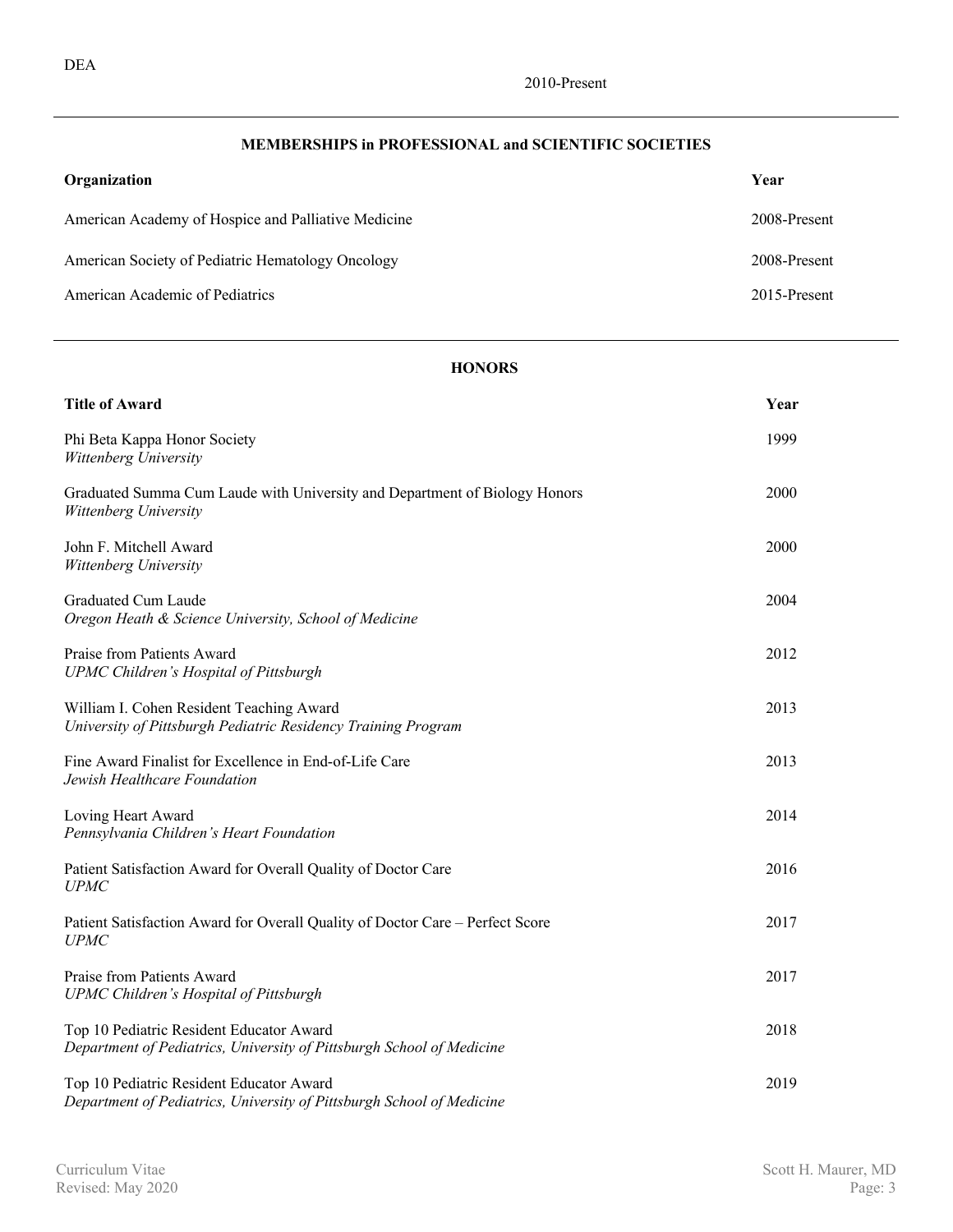# **PUBLICATIONS**

### **Original Peer-reviewed articles**

- 1. Pederson C, **Maurer S**, Kaminski, P, Zander K, Peters C, Stokes-Crowe L, Osborn R. Hippocampal volume and memory performance in a community-based sample of women with posttraumatic stress disorder secondary to child abuse. J Trauma Stress. 2004 Feb;17(1):37-40. PMID: 15027791.
- 2. **Maurer S**, Hinds P, Spunt S, Furman W, Kane J, Baker J. Decision making by parents of children with incurable cancer who opt for enrollment on a phase I trial compared with choosing a do not resuscitate/terminal care option. J Clin Oncol. 2010 Jul 10;28(20):3292-8. PMID: 20498399.
- 3. Taylor M, Jakacki R, May C, Howrie D, **Maurer S.** Ketamine PCA for treatment of end-of-life neuropathic pain in pediatrics. Am J Hosp Palliat Care. 2015 Dec 32(8):841:8. PMID: 25028743.
- 4. Barnett M, **Maurer S**, Wood, G. Pediatric Palliative Care Pilot Curriculum: Impact of "Pain Cards" on Resident Education. Am J Hosp Palliat Care. 2016 33(9):829-33. PMID: 26101349.
- 5. Kelly J, May C, **Maurer S.** Assessment of the spiritual needs of primary caregivers of children with life-limiting illnesses is valuable yet inconsistently performed in the hospital. J Palliat Med. 2016 19(7):763-6. PMID: 27136401.
- 6. Thrane S, **Maurer S**, Ren D, Danford C, Cohen S. Reiki Therapy for Symptom Management in Children Receiving Palliative Care: A Pilot Study. Am J Hosp Palliat Care. 2016 19(7):763-6. PMID: 26858170.
- 7. Kazmerski, T, Weiner D, Matisko J, Schachner D, Lerch W, May C, and **Maurer S**. "Advance Care Planning in Adolescents with Cystic Fibrosis: A Quality Improvement Project." Pediatric Pulmonology. 2016 51(12):1304-1310. PMID: 27749020.
- 8. Thrane S, **Maurer S**, Cohen S, May C, Sereika S. "Pediatric Palliative Care: A Five-Year Retrospective Chart Review Study." J Palliat Med. 2017 20(10):1104-1111. PMID: 28586256.
- 9. Meenan C, Kelly J, Wang L, Ritchey A, **Maurer S**. "Obesity in pediatric patients with acute lymphoblastic leukemia increases the risk of adverse events during pre-maintenance chemotherapy." Pediatr Blood Cancer. 2018 66(2):e27515. PMID: 30362242. *\*Publisher's Notation as one of the top 10% downloaded articles for the Journal that year.*
- 10. Yu J, Schenker Y, **Maurer S**, Cook S, Kavlieratos D, Houtrow A. "Pediatric palliative care in the medical neighborhood for children with medical complexity." Fam Syst Health. 2019 37(2):107-119. PMID: 31045385.
- 11. McFatrich M, Brondon J, Lucas N, Hinds P, **Maurer S**, Mack J, Freyer D, Jacobs S, Baker J, Mowbray C, Wang M, Castellino S, Barz Leahy A, Reeve B. "Mapping child and adolescent self-reported symptom data to clinician-reported adverse event grading to improve pediatric oncology care and research." Cancer. 2019. PMID: 31553494.
- 12. McNamara L, Okoniewski W, **Maurer S**, Moehling K., Hall D, Schenker Y. "'Give them the door but don't push them through it:' Family Attitudes Toward Physician-led Spiritual Care in Pediatric Palliative Medicine." Journal of Religion and Health. 2020. In press.
- 13. Reeve B, McFatrich M, Mack J, **Maurer S**, Jacobs S, Freyer D, Withycombe J, Baker J, Castellino S, Lin L, Lucas N, Hinds P. "Validity and Reliability of the Pediatric Patient-Reported Outcomes - Common Terminology Criteria for Adverse Events." J Natl Cancer Inst. 2020. In press.
- 14. Mack, J, et. Al. "Agreement between Child Self-Report and Caregiver Proxy-Report for Symptoms and Functioning of Children Undergoing Cancer Treatment." JAMA Peds. 2020. In press.

### **Other Peer Reviewed Publications**

- 1. **Maurer S**, Wilimas J, Wang W, Reiss U. Heparin-induced thrombocytopenia and re-thrombosis associated with warfarin and fondaparinux in a child. Pediatr Blood Cancer. 2009 Sep;53(3):468-71. PMID: 19415734.
- 2. Inaba H, Londero M, **Maurer S**, Onciu M, Ge Y, Taub J, Rubnitz J, Raimondi S. Acute megakaryoblastic leukemia without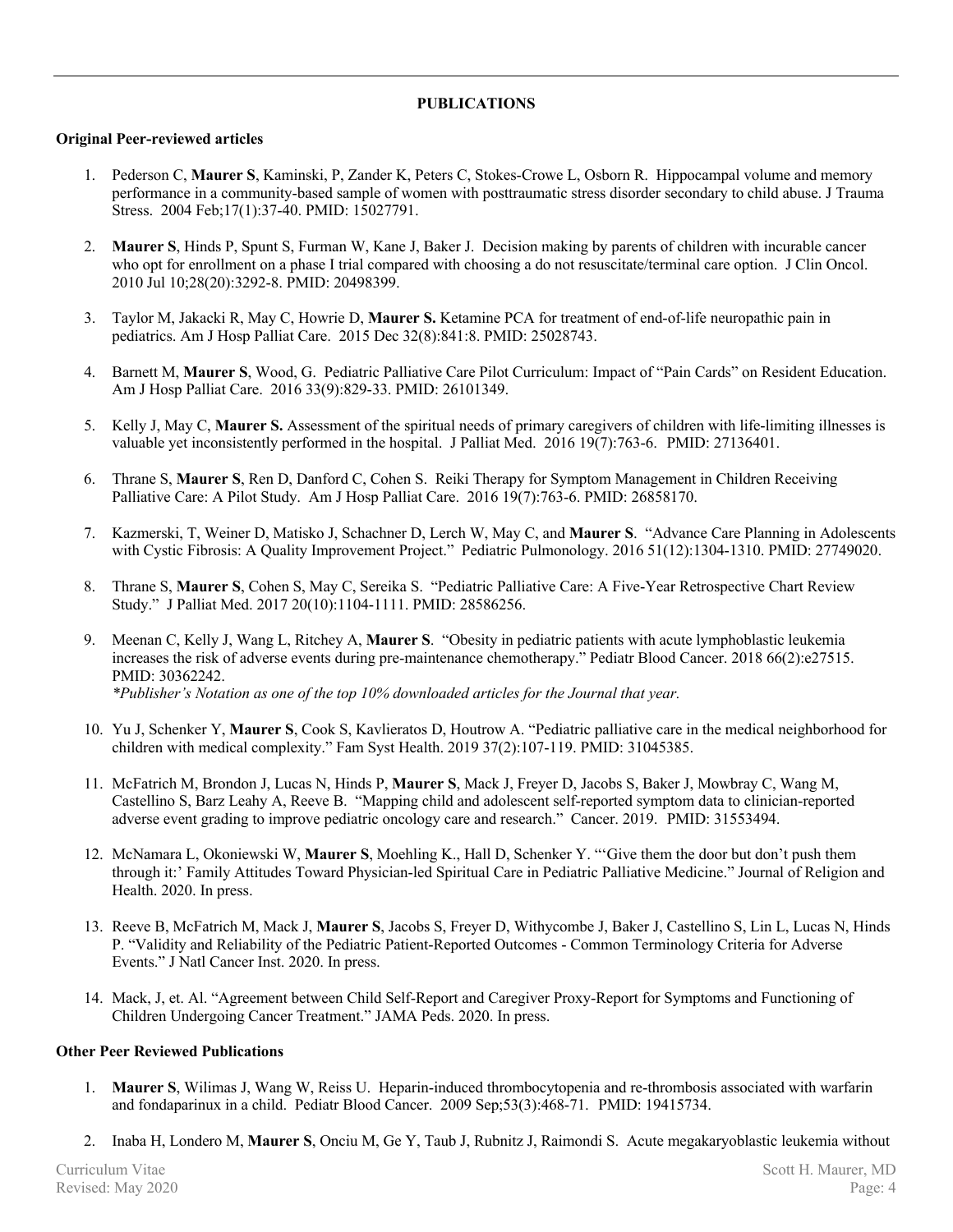the GATA1 mutation following transient myeloproliferative disorder in an infant without Down syndrome. J Clin Oncol. 2011 Mar 20;29(9):e230-3. PMID: 21205752.

- 3. Wine T, Duwuri U, **Maurer S**, Mehta D. Pediatric transoral robotic surgery for oropharyngeal malignancy: a case report. Int J Pediatr Otorhinolaryngol. 2013 Jul;77(7):1222-6. PMID: 23680523.
- 4. Niehaus J & **Maurer S**. "NICU Communication: The Many Disguises of Opportunity." NeoReviews 2018 19(9):e526-e532.
- 5. Mastropolo R, Close A, Allen S, McClain K, **Maurer S**, Picarsic J. "BRAF-V600E-mutated Rosai-Dorfman-Destombes disease and Langerhans cell histiocytosis with response to BRAF inhibitor." Blood Adv. 2019 3(12):1848-1853. PMID: 31213430.
- 6. Chong H, **Maurer S,** Heimall J. "What to do with an abnormal newborn screen for severe combined immune deficiency." Immunol Allergy Clin North Am. 2019 39(4):535-546. PMID: 31563187.

### **Books, book chapters, and monographs**

- 1.Malhotra S, **Maurer S**. Pain Management. In: Feusner J, Hastings C, Agrawal A, editors. Supportive care in pediatric oncology: a practical evidence-based approach. Heidelberg: Springer Berlin Heidelberg; 2015. p. 137-158.
- 2. Seynnaeve B. **Maurer S**, Arnold, R. Communicating Prognosis at Diagnosis and Relapse or Progression. In: Ethical Issues in Pediatric Hematology/Oncology. Springer Berlin Heidelberg; 2020. p. 39-56.

### **Published abstracts**

- 1. **Maurer S**, Zander K, Kaminski P, Pederson C. Using Magnetic Resonance Imaging to Identify alterations in Brain Morphology in Female Survivors of Childhood Abuse with Posttraumatic Stress Disorder. The Ohio Journal of Science. 1999;10(1):A10.
- 2. Zander K, **Maurer S**, Kaminski P, Pederson C. Memory Deficits in Women Suffering from Posttraumatic Stress Disorder Resulting from Child Abuse. Ohio J Sci. 1999:10(1):A10.
- 3. Pederson C, **Maurer S**, Zander K, Osborn R, Kaminski P. Using Neuropsychological Tests and Magnetic Resonance Imaging to Identify Memory Deficits and Changes in Brain Morphology in Women Suffering from Posttraumatic Stress Disorder Secondary to Child Abuse. Society for Neuroscience Abstracts. 2000;26(1):1038.
- 4. Zander K, **Maurer S**, Hoffmann M, Pederson C, Kaminski P, Stokes-Crowe L. Memory Deficits and Hippocampal Atrophy in Posttraumatic Stress Disorder Secondary to Child Abuse. National Council for Undergraduate Research 15th Conference. 2001;362.

### **Non-Published Abstracts**

- 1. **Maurer S**, Hays R, Villereale N, Li Y. Withdrawal of life-sustaining treatment in the pediatric intensive care unit: an analysis of practice patterns at the end of life. American Academy of Hospice and Palliative Medicine National Conference. 2008;29-30.
- 2. **Maurer S**, Hinds P, Spunt S, Furman W, Kane J, Baker J. Decision Making by Parents of Children with Incurable Cancer who opt for Enrollment on a Phase I Trial compared with choosing a Do Not Resuscitate/Terminal Care Option. Pediatric Academic Society Annual Conference. 2010.
- 3. Kuhnlein M, **Maurer S**. Integration of a Pediatric Bereavement Program within a Level 1 Pediatric Trauma Program**.** John M. Templeton Jr. Pediatric Trauma Symposium. Philadelphia, PA. 2012.
- 4. Wallisch J, Hamilton M, May C, Kuhnlein M, **Maurer S**. Improving Communication at End of Life through Medical Education. Society for Critical Care Medicine: Annual Conference. San Francisco, CA. 2014.
- 5. Woods K, Michaels M, Tersak J, **Maurer S**. Bacteremia Associated Morbidity and Mortality in Childhood Acute Myelogenous Leukemia. Pediatric Academic Society Annual Assembly. Vancouver, BC. 2014.
- 6. Taylor M, Jakacki R, May C, Howrie D, **Maurer S.** Ketamine PCA for treatment of end-of-life neuropathic pain in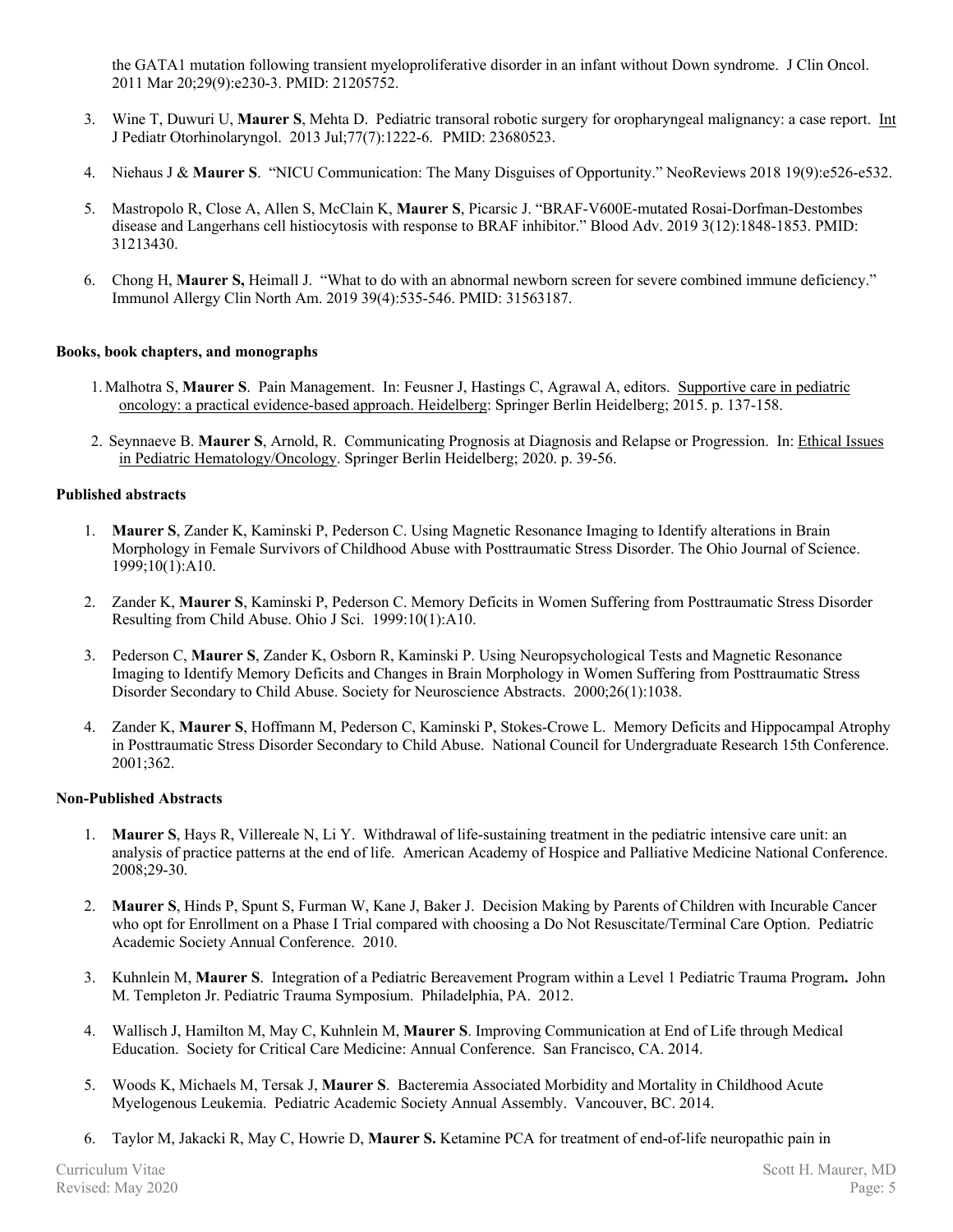pediatrics. Pediatric Academic Society Annual Assembly. Vancouver, BC. 2014

- 7. Kelly J, Jakacki R, May C, **Maurer S**. Assessment of the spiritual needs of primary caregivers of children with life-limiting illnesses is valuable yet inconsistently performed in the hospital. Pediatric Academic Society Annual Assembly. Vancouver, BC. 2014.
- 8. Thrane S, **Maurer S**, Cohen S, Sereika S. "Pediatric Palliative Care: A 5-Year Retrospective Chart Review Study" Sigma Theta Tau International 26th International Nursing Research Congress. Puerto Rico. 2015
- 9. Kazmerski T, Weiner D, Matisko J, Schachner D, and **Maurer S**. Advance care planning in CF: a quality improvement project. North American Cystic Fibrosis Conference. Phoenix, AZ. 2015.
- 10. Abboud A, McNamara L, Podgurski L, Hofkosh D, **Maurer S**, Glaser C, and Moehling KK. Religion, Spirituality and Medicine: Impact of an Educational Intervention for Medical Students and Physicians. Society of General Internal Medicine Annual Meeting. Denver, CO. 2018.
- 11. Abboud A, McNamara L, Podgurski L, Hofkosh D, **Maurer S**, Glaser C, and Moehling KK. Religion, Spirituality and Medicine: Impact of an Educational Intervention for Medical Students and Physicians. Pediatric Academic Society Annual Assembly. Toronto, ON. 2018.
- 12. Close, A, **Maurer S,** Allen S, Picarsic J. "Mixed Histiocytosis Rosai-Dorfman Disease (R-Group) and Langerhans Cell Histiocytosis (L-Group) with Simultaneous Expression of BRAF-V600E Mutation and Response to Dabrafenib." Annual Meeting of the Histiocyte Society. Lisbon, Portugal. 2018.
- 13. Brown A, **Maurer S**, Reis E, Choi S, Claxton R. "Disclosing Medical Errors: A Skill-Based Workshop for Pediatric Residents." University of Pittsburgh School of Medicine Med Ed Day. Pittsburgh, PA. 2019.
- 14. Mann C, McFatrich M, Hinds P, **Maurer S**, Freyer D, Baker J, Mack J, Bennett A, Lucas N, Schanberg L, Weitzman E, Withycombe J, Sung L, Reeve B. Responsiveness of PROMIS® Pediatric measures to changes in health-related quality of life among children and adolescents undergoing treatment for cancer. International Society of Quality of Life Research. San Diego, CA. 2019.
- 15. McFatrich M, Mann C, Hinds P, **Maurer S**, Baker J, Bennett A, Withycombe J, Castellino S, Lin L, Wang M, Reeve B. Assessing how a child with cancer functions using patient-reported and objective physical activity data. International Society of Quality of Life Research. San Diego, CA. 2019.
- 16. Zuckerbraun N, Lunoe M, **Mauer S**, Brown A, Arnold R, Choi S, Emlet L. Delivering Serious News in Pediatric Emergency Medicine (PEM): A Formal Communication Course for Physicians. Rita M. Patel GME Leadership Conference. Pittsburgh, PA. 2020.

### **PROFESSIONAL ACTIVITIES**

### **TEACHING:**

### **Grand rounds:**

| Communicating with the Dying Child<br>University of Tennessee School of Medicine<br>Department of Pediatrics<br>Memphis, TN                           | June 2009      |
|-------------------------------------------------------------------------------------------------------------------------------------------------------|----------------|
| Decision Making in the Pediatric Palliative Care Setting<br>University of Pittsburgh School of Medicine<br>Department of Pediatrics<br>Pittsburgh, PA | December 2010  |
| Palliative Care for the Neonate<br>University of Pittsburgh School of Medicine<br>Division of Neonatology<br>Pittsburgh, PA                           | September 2012 |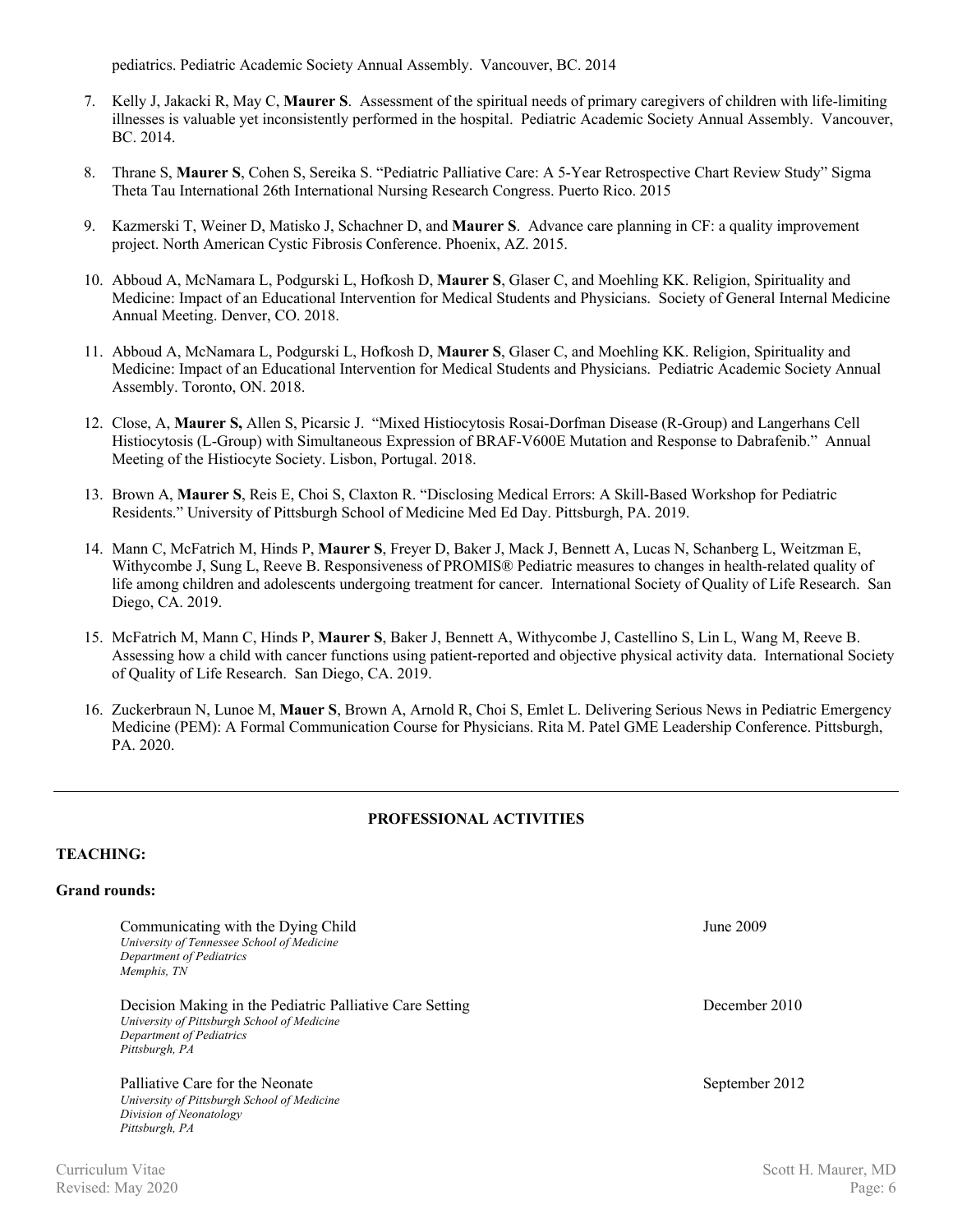| Integration of Bereavement Support in Palliative Care: Support Begins at<br>Referral<br>The Children's Institute<br>Pittsburgh, PA                                                                                                                              | September 2012                 |
|-----------------------------------------------------------------------------------------------------------------------------------------------------------------------------------------------------------------------------------------------------------------|--------------------------------|
| Neonatal and Perinatal Palliative Care<br>The Children's Home of Pittsburgh<br>Pittsburgh, PA                                                                                                                                                                   | November 2012                  |
| Palliative Care in Obstetrics and Gynecology<br>University of Pittsburgh School of Medicine<br>Department of Obstetrics and Gynecology<br>Pittsburgh, PA                                                                                                        | December 2013                  |
| Supporting Children and Families with Life-Limiting Illness: Old Roads<br>with New Directions<br>University of Pittsburgh School of Medicine<br>Department of Pediatrics<br>Pittsburgh, PA                                                                      | September 2014                 |
| Decision Making in Pediatric Palliative Care<br>Oregon Health & Science University<br>Department of Pediatrics, Division of Hematology/Oncology<br>Portland, OR                                                                                                 | February 2016                  |
| The Role of Identity in Decision Making<br>University of Pittsburgh School of Medicine<br>Division of General Internal Medicine, Palliative and Supportive Institute<br>Pittsburgh, PA                                                                          | August 2019                    |
| <b>Intramural Courses:</b>                                                                                                                                                                                                                                      |                                |
| CLRES 2601: Principles and Practice of Palliative Care<br>Course Co-Instructor<br>University of Pittsburgh School of Medicine<br>Department of General Internal Medicine<br>Cumulative lecture hours: $\sim$ 2/year<br>Cumulative learners: $\sim 6$ /year      | 2011-Present<br>given annually |
| Susan K. Markoroff Death & Dying Conference<br>Course Co-Director<br>University of Pittsburgh School of Medicine<br>Department of Pediatrics<br>Residency Training Program<br>Cumulative lecture hours: ~7/year<br>Cumulative resident learners: $\sim$ 30/year | 2011-Present<br>given annually |
| Pediatric Palliative Care<br>Course Director<br>University of Pittsburgh School of Medicine<br>Department of Medicine, Division of General Internal Medicine<br>Hospice and Palliative Medicine Fellowship Training Program                                     | 2011-Present                   |
| NURNP 2549 Management: Advanced Pediatric Health Problems<br>Guest Lecturer<br>University of Pittsburgh School of Nursing<br>Cumulative lecture hours: ~4/year<br>Cumulative Learners: ~8/year                                                                  | 2013-Present<br>given annually |
| <b>Pediatric Resident Communications Course</b><br>Small Group Facilitator<br>University of Pittsburgh School of Medicine<br>Pediatric Residency Program<br>Cumulative lecture hours: ~2/year<br>Cumulative learners: $\sim 6$ /year                            | 2014-Present<br>given annually |
| Discover u Day<br>Lecturer<br>University of Pittsburgh Student Affairs - Career Center<br>Cumulative Lecture Hours 6                                                                                                                                            | August 2016<br>given annually  |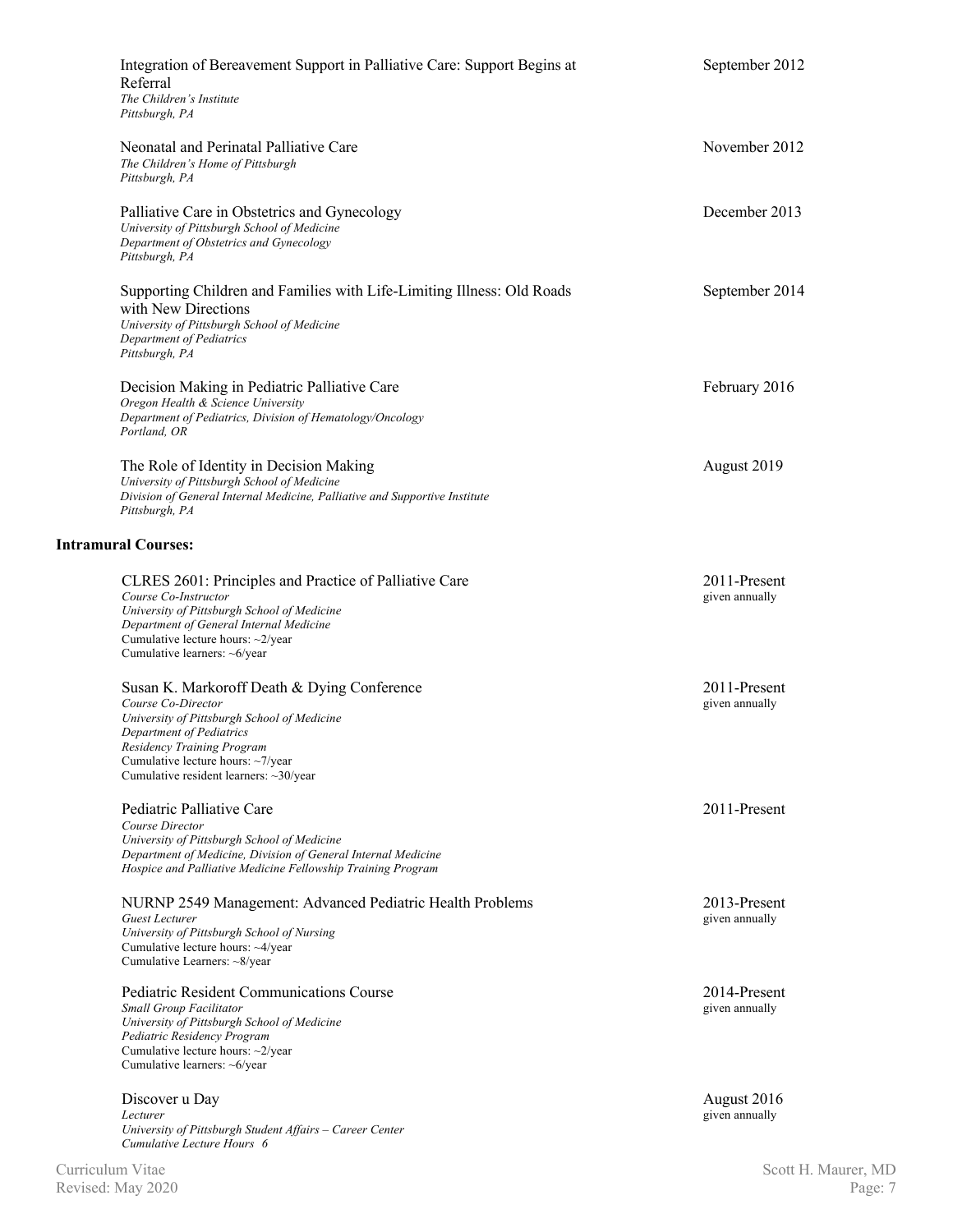| Cumulative Learners 120                                                                                                                                                                                                       |                                       |
|-------------------------------------------------------------------------------------------------------------------------------------------------------------------------------------------------------------------------------|---------------------------------------|
| Introduction to Being a Physician<br>Panelist<br>University of Pittsburgh School of Medicine<br>Cumulative Lecture Hours 2<br>Cumulative learners 260                                                                         | August 2017<br>given annually         |
| Spirituality in Medicine<br>Co-Director and Curriculum developer<br>University of Pittsburgh School of Medicine<br>Cumulative lecture hours 3<br>Cumulative learners 45                                                       | October 2017                          |
| Pallitalk: Palliative Medicine Communication Course<br>VitalTalk Trainer<br><b>UPMC Palliative and Supportive Institute</b><br>Cumulative Lecture Hours 22<br>Cumulative learners 10                                          | December 2017                         |
| MSELCT 5720: Mentored Project<br>Project Mentor for Laura McNamara, MS-4<br>University of Pittsburgh School of Medicine<br>Cumulative Hours 20<br>Cumulative Learners 1                                                       | July 2018-August 2018<br>January 2019 |
| PEMTalk: Communication Course for Pediatric Emergency Medicine<br>Providers<br>VitalTalk Trainer<br>UPMC Children's Hospital of Pittsburgh<br>Cumulative Hours 10<br>Cumulative Learners 20                                   | October 2018<br>Given annually        |
| PedsNephroTalk: Communication Course for Pediatric Nephrologists<br>Course co-developer and VitalTalk Trainer<br>UPMC Children's Hospital of Pittsburgh<br>Cumulative Hours 4<br>Cumulative Learners 8                        | <b>July 2019</b>                      |
| <b>Intramural Seminars:</b>                                                                                                                                                                                                   |                                       |
| Withdrawal of Non-Beneficial Therapies in the PICU: Decision Making<br>and Communication.<br>University of Washington School of Medicine<br>Department of Pediatrics<br><b>Resident Case Presentation</b><br>Lecture hours: 1 | January 2007                          |
| Hemorrhagic cystitis in 2 patients without history of bone marrow<br>transplant or cyclophosphamide<br>St. Jude Children's Research Hospital<br>Leukemia/Lymphoma Conference<br>Lecture hours: 1                              | August 2007                           |
| Aspergillus in allogeneic transplant patients: complications and therapy<br>St. Jude Children's Research Hospital<br>Leukemia/Lymphoma Conference<br>Lecture hours: 1                                                         | September 2007                        |
| The spleen: function, dysfunction, and regeneration<br>St. Jude Children's Research Hospital<br>Hematology Conference<br>Lecture hours: 1                                                                                     | October 2007                          |
| Virilizing tumors in children<br>St. Jude Children's Research Hospital<br>Solid Tumor Conference<br>Lecture hours: 1                                                                                                          | November 2007                         |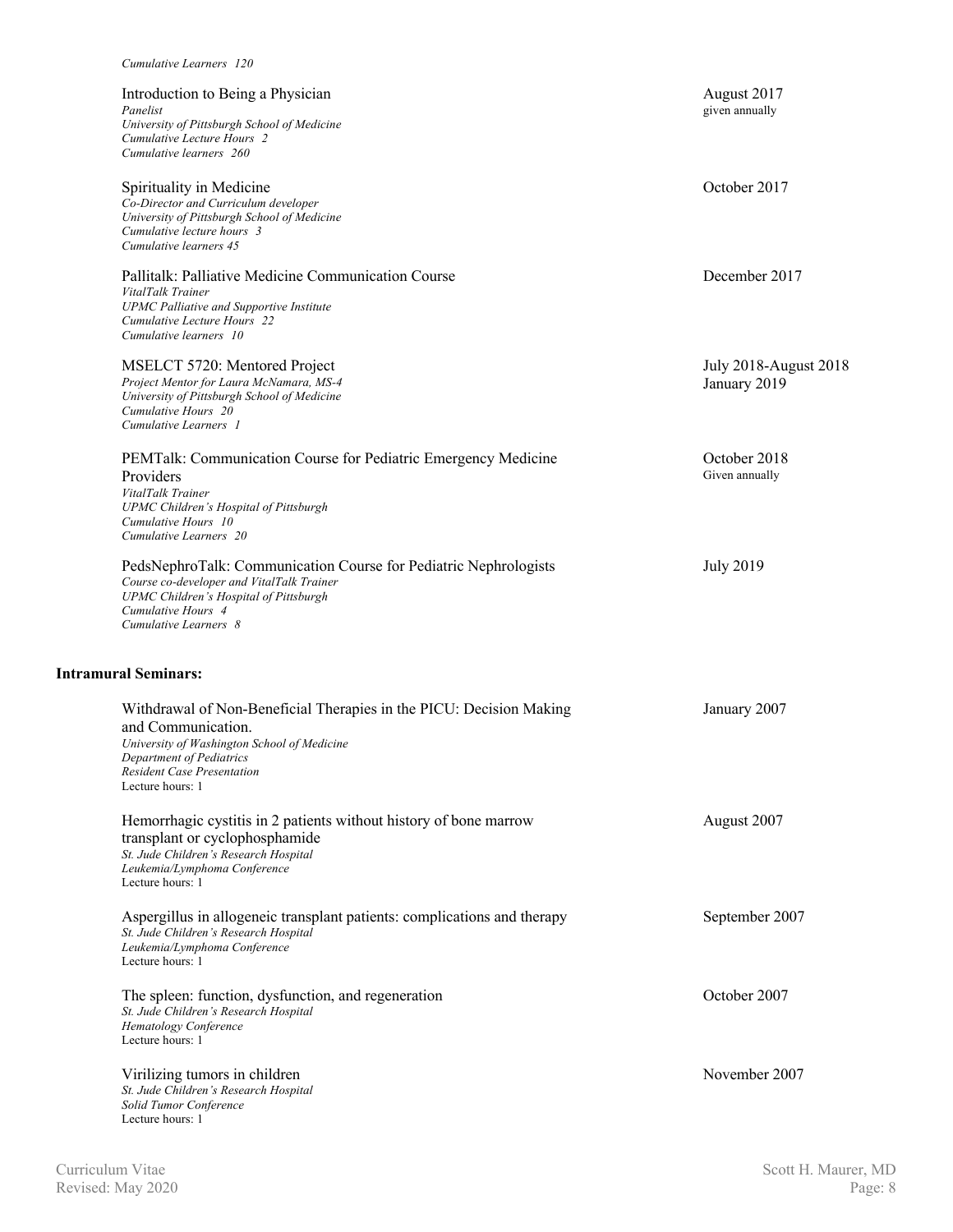| Hepatotoxicity in children undergoing treatment for leukemia<br>St. Jude Children's Research Hospital<br>Leukemia/Lymphoma Conference<br>Lecture hours: 1                                                                   | January 2008   |
|-----------------------------------------------------------------------------------------------------------------------------------------------------------------------------------------------------------------------------|----------------|
| Use of palifermin in pediatric hematopoietic stem cell patients with<br>hematologic malignancies<br>St. Jude Children's Research Hospital<br>Leukemia/Lymphoma Conference<br>Lecture hours: 1                               | March 2008     |
| A Case of Eosinophilia<br>St. Jude Children's Research Hospital<br><b>Hematology Conference</b><br>Lecture hours: 1                                                                                                         | April 2008     |
| A patient with multiply recurrent thrombi<br>LeBonheur Children's Hospital/UTMG Hematology Conference<br>Lecture hours: 1                                                                                                   | April 2008     |
| Withdrawal of non-beneficial therapies<br>St. Jude Children's Research Hospital<br>Solid Tumor Conference<br>Lecture hours: 1                                                                                               | May 2008       |
| OS2008: A Novel Treatment Approach and Dynamic MRI<br>St. Jude Children's Research Hospital<br>Solid Tumor Conference<br>Lecture hours: 1                                                                                   | June 2008      |
| A Discussion Regarding an Article Investigating Novel Therapy in<br>Osteosarcoma<br>St. Jude Children's Research Hospital<br>Oncology-Biostatistics Journal Club<br>Lecture hours: 1                                        | December 2008  |
| The Big Switch: Is There a Better Way to Transition a Patient with<br>Heparin Induced Thrombocytopenia from Argatroban to Warfarin?<br>St. Jude Children's Research Hospital<br>Hematology Journal Club<br>Lecture hours: 1 | May 2009       |
| An RCT of Cooked and Non-Cooked Diets in AML Using a Bayesian<br>Multiple Outcome Design<br>St. Jude Children's Research Hospital<br>Oncology-Biostatistics Journal Club<br>Lecture hours: 1                                | June 2009      |
| Overview of Pediatric Palliative Care<br>St. Jude Children's Research Hospital<br>Solid Tumor Conference<br>Lecture hours: 1                                                                                                | September 2009 |
| Overview of Medulloblastoma, Ependymoma, and PNET's<br>St. Jude Children's Research Hospital<br><b>Solid Tumor Nursing Education</b><br>Lecture hours: 1                                                                    | May 2010       |
| Withholding and Withdrawing Artificial Hydration and Nutrition<br>Children's Hospital of Pittsburgh of UMPC<br><b>Ethics Committee Meeting</b><br>Lecture hours: 1                                                          | October 2011   |
| Hopes, goals and expectations<br>Children's Hospital of Pittsburgh of UMPC<br>Annual Bereavement Conference<br><b>Endnote Address</b><br>Lecture hours: 1                                                                   | March 2011     |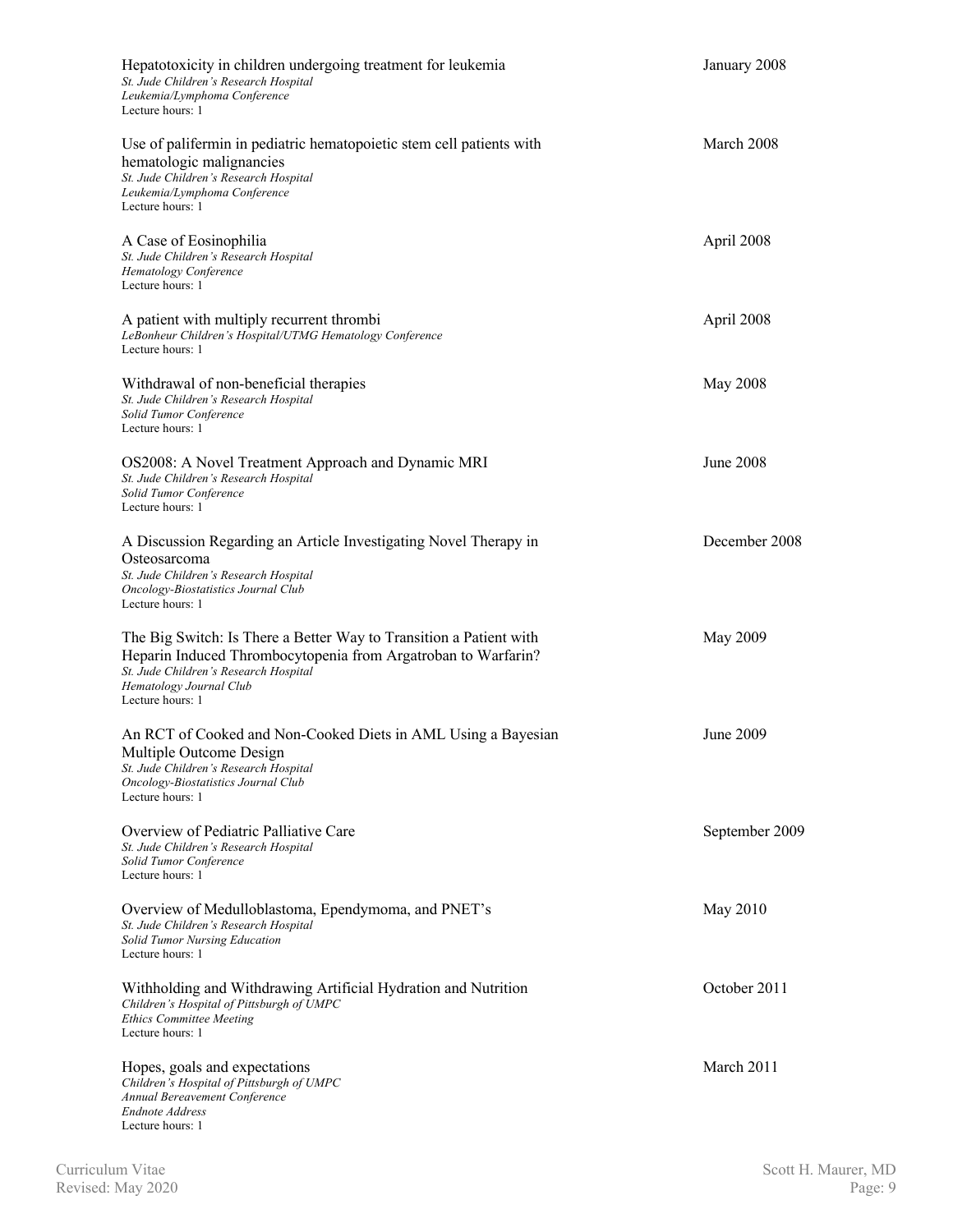| Advance care planning and 5 Wishes<br>Children's Hospital of Pittsburgh of UMPC<br>Annual Bereavement Conference<br>Lecture hours: 1                                                                       | March 2012    |
|------------------------------------------------------------------------------------------------------------------------------------------------------------------------------------------------------------|---------------|
| Adolescents with life-threatening disease<br>Children's Hospital of Pittsburgh of UMPC<br>Adolescent and Young Adult Oncology Annual Conference<br>Lecture hours: 1                                        | April 2012    |
| Palliative care and medical genetics<br>Magee Women's Hospital of UMPC<br><b>Medical Genetics Conference</b><br>Lecture hours: 1                                                                           | February 2013 |
| Talking with children about death<br>Children's Hospital of Pittsburgh of UMPC<br>Annual Bereavement Conference<br>Lecture hours: 1                                                                        | April 2013    |
| Pediatric palliative care: advanced symptom management<br>Children's Hospital of Pittsburgh of UMPC<br>Internal Medicine-Pediatrics Residency Program End of Life Care Special Seminar<br>Lecture hours: 1 | November 2013 |
| <b>Advance Care Planning</b><br>Children's Hospital of Pittsburgh of UMPC<br>Annual Bereavement Conference<br>Lecture hours: 1                                                                             | May 2014      |
| Supportive Care at Children's Hospital of UMPC<br>Children's Hospital of Pittsburgh of UMPC<br>Children's Strategic Initiative Meeting<br>Lecture hours: 1                                                 | November 2014 |
| Young adult healthcare & transition<br>Children's Hospital of Pittsburgh of UMPC<br>Children's Strategic Initiative Meeting<br>Lecture hours: 1                                                            | January 2015  |
| Symptom management in Pediatric Oncology and BMT<br>Children's Hospital of Pittsburgh of UMPC<br>Hematology/Oncology and BMT Seminar<br>Lecture hours: 1                                                   | January 2015  |
| Giving Bad News<br>UPMC Children's Hospital of Pittsburgh<br>Unified Fellows' Course<br>Lecture hours: 1                                                                                                   | April 2015    |
| Pediatric Palliative Care<br>UPMC Children's Hospital of Pittsburgh<br>1st Annual Respiratory Neonatal and Pediatric Symposium<br>Lecture hours: 1                                                         | May 2015      |
| Palliative Care and Pain for Surgeons<br>UPMC Children's Hospital of Pittsburgh<br>Department of Surgery Teaching Conference<br>Lecture hours: 1                                                           | May 2015      |
| The Use of Interdisciplinary Care Teams in Palliative Care<br>UPMC Children's Hospital of Pittsburgh<br>Child Life Conference<br>Lecture Hours: 1                                                          | March 2016    |
| Climbing Out of the Gap: Meeting children and families where they are<br>Children's Hospital of Pittsburgh of UMPC<br>Annual Bereavement Conference<br>Keynote Address<br>Lecture hours: 1                 | May 2016      |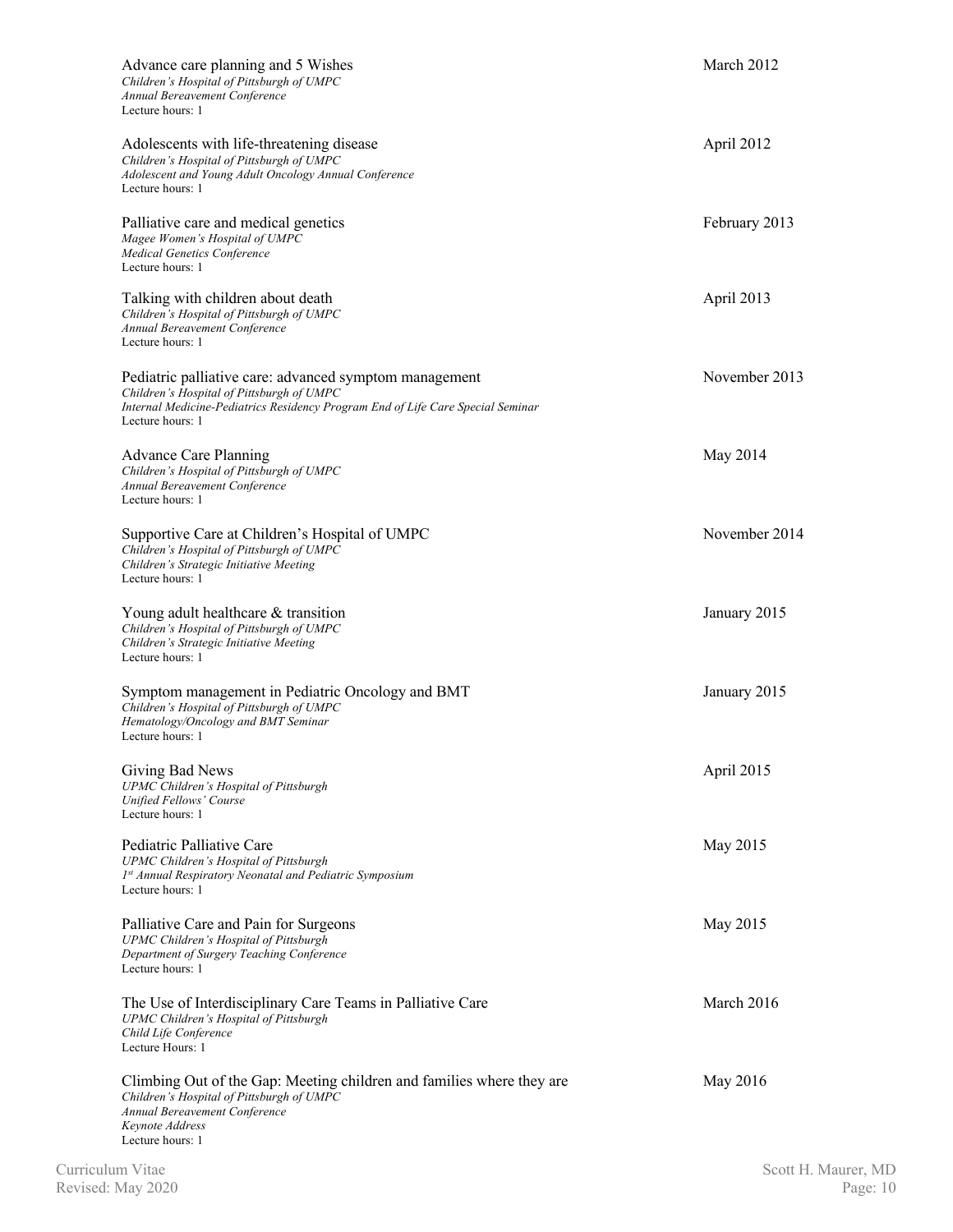| Taking Care of Children with Life-Limiting Illness: A few things I've<br>learned along the way<br>Children's Hospital of Pittsburgh of UMPC<br>Hematology/Oncology and BMT Seminar<br>Lecture hours: 1         | June 2016                         |
|----------------------------------------------------------------------------------------------------------------------------------------------------------------------------------------------------------------|-----------------------------------|
| ECMO Ethics in the $21st$ Century<br>UPMC Children's Hospital of Pittsburgh<br><b>ECMO</b> Conference<br>Lecture Hours: 1                                                                                      | August 2016-18                    |
| Palliative Care for Surgeons: Focus on Communication<br>UPMC Children's Hospital of Pittsburgh<br>Department of Surgery<br>Lecture hours: 2                                                                    | <b>July 2018</b>                  |
| Beyond Opioids: Management of Total Pain<br>UPMC Children's Hospital of Pittsburgh<br>APP Appreciation Week Lecture<br>Lecture hours 1                                                                         | October 2019                      |
| <b>Extramural Seminars:</b>                                                                                                                                                                                    |                                   |
| Local:<br>Neonatal palliative care, bereavement, and grief<br>Annual Babies from the NICU Preemie Conference<br><b>Parents Resource Network</b><br>Pittsburgh, PA<br>Lecture hours: 1                          | October 2011                      |
| The ethics of treating neonatal pain<br>University of Pittsburgh<br>Center for Bioethics and Health Law Annual Medical Ethics Update<br>Lecture hours: 1                                                       | April 2014                        |
| <b>EMTalk Communication course for Emergency Medicine Residents</b><br>Allegheny General Hospital<br>Pittsburgh, PA<br>Lecture hours 8                                                                         | <b>July 2019</b>                  |
| Honoring a Patient's Wishes at End-of-Life<br>Western Pennsylvania School for the Blind<br>Pittsburgh, PA<br>Lecture hours 1                                                                                   | October 2019                      |
| Perinatal Palliative Care<br><b>UPMC</b> Magee Women's Hospital<br>17th Annual Perinatal & Neonatal Health Care Conference<br>Pittsburgh, PA<br>Lecture hours 1                                                | November 2019                     |
| <b>Regional:</b><br>Pediatric hospice and palliative care: pain and symptom management<br>Presentation to Pennsylvania Medicaid providers<br>Harrisburg, PA<br>Lecture hours: 1                                | October 2010                      |
| Decision making support for families and children with life-limiting<br>illness<br>Pennsylvania Pediatric Palliative Care Coalition<br>Statewide Educational Conference<br>Keynote Address<br>Lecture hours: 1 | November 2015                     |
| Pain Management in Pediatrics<br>Cole Memorial Hospital of UPMC<br>Telelecture                                                                                                                                 | January 2018                      |
| Lecture Hours 1<br>Curriculum Vitae<br>Revised: May 2020                                                                                                                                                       | Scott H. Maurer, MD<br>Page: $11$ |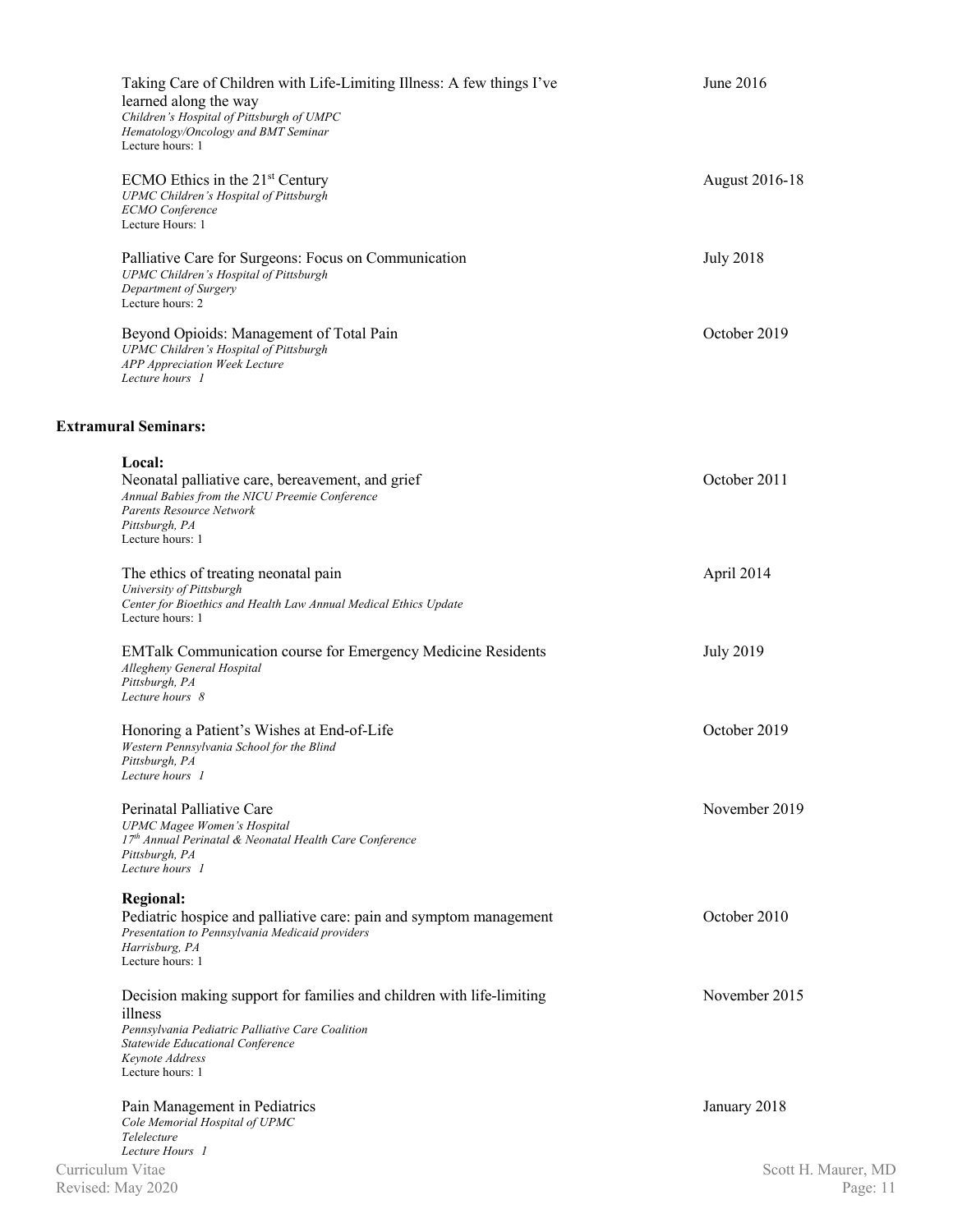| How to Make Difficult Decisions in Pediatric Palliative Care<br>Pennsylvania Pediatric Palliative Care Coalition Education Series<br>Erie, PA                                                            | April 2018          |
|----------------------------------------------------------------------------------------------------------------------------------------------------------------------------------------------------------|---------------------|
| Lecture hours 1.5<br>Workshop hours 1.5                                                                                                                                                                  |                     |
| Talking to Children about Death<br>Hospice of Crawford County Educational Conference<br><b>Breakout Session</b><br>Meadville, PA<br>Lecture hours 2                                                      | October 2019        |
| Sharing the Human Experience<br>Hospice of Crawford County Educational Conference<br>Keynote Address<br>Meadville, PA<br>Lecture hours 2                                                                 | October 2019        |
| <b>National:</b><br>Bereavement care in pediatrics: care begins at referral<br>National Hospice and Palliative Medicine Organization<br>Annual Conference.<br>Orlando, FL<br>Lecture hours: 1            | November 2012       |
| Challenges and opportunities in caring for children in a primarily adult<br>hospice<br>American Academy of Hospice and Palliative Medicine<br>National Conference<br>New Orleans, LA<br>Lecture hours: 1 | March 2013          |
| Perinatal Palliative Care: Providing Care to our Smallest Patients<br>2017 Perinatal Bereavement and Palliative Care Conference<br>Virtua Health Systems<br>Voorhees, NJ<br>Lecture hours 1              | March 2017          |
| Decision Making in Pediatric Palliative Care<br>Coalition for Compassionate Care of California<br>Webinar<br>Lecture hours 1                                                                             | February 2018       |
| Perinatal Palliative Care Case Conference<br>American Academy of Hospice and Palliative Medicine<br><b>National Meeting</b><br>Lecture hours 0.5                                                         | March 2018          |
| Advanced Symptom Management and End of Life Care<br>American Society of Pediatric Hematology Oncology<br><b>National Meeting</b><br>Lecture hours 1.5                                                    | May 2018            |
| <b>Communication Skills Workshop</b><br>St. Jude Children's Research Hospital Pediatric Palliative Oncology Symposium<br>Memphis, TN<br>Lecture hours 4                                                  | September 2018      |
| <b>Advanced Communication Skills</b><br>St. Jude Children's Research Hospital Pediatric Palliative Oncology Symposium<br>Memphis, TN<br>Lecture hours 4                                                  | September 2019      |
| International:<br>Building Bridges: Integrating Palliative Care Across the Spectrum of<br>Care<br>Children's Hospital of Eastern Ontario Bi-Annual Palliative Care Symposium<br>Ottawa, Ontario, Canada  | October 2018        |
| Keynote Address<br>Curriculum Vitae                                                                                                                                                                      | Scott H. Maurer, MD |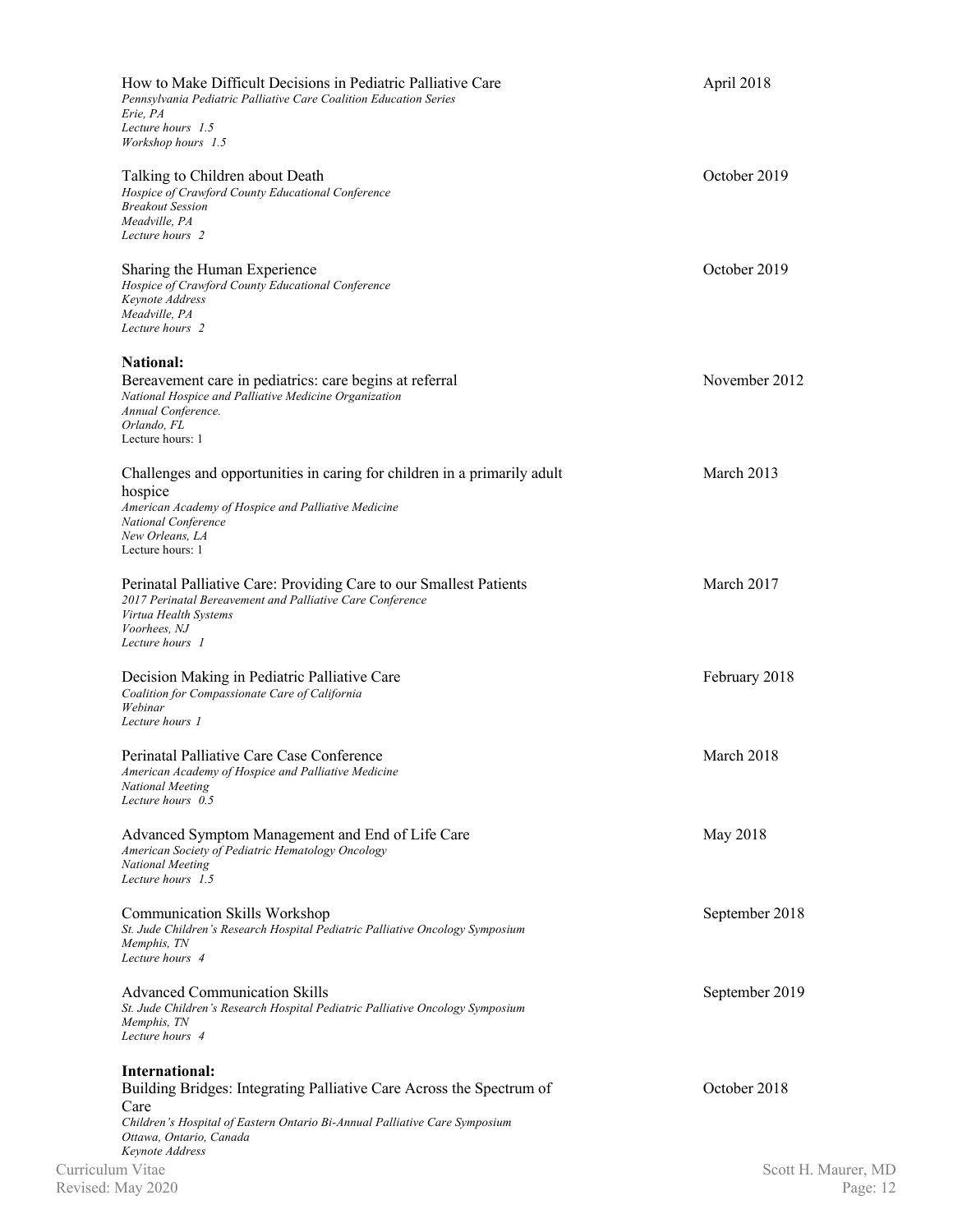# **Resident/Fellow/APP Teaching Conferences:**

| Communicating with Children and Families at the End-of-Life<br>University of Pittsburgh School of Medicine<br>Pediatric Resident Noon Conference<br>Cumulative lecture hours: $\sim$ 5  | 2010-Present<br>Given annually         |
|-----------------------------------------------------------------------------------------------------------------------------------------------------------------------------------------|----------------------------------------|
| Pain Management at the End-of-Life<br>University of Pittsburgh School of Medicine<br>Pediatric Resident Noon Conference<br>Cumulative lecture hours: $\sim$ 5                           | 2011-Present<br>Given annually         |
| Pediatric palliative care<br>University of Pittsburgh School of Medicine<br>Pediatric Anesthesia Fellows Conference<br>Cumulative lecture hours: ~4                                     | 2011-Present<br>Given annually         |
| Management of Non-Pain Symptoms at the End-of-Life<br>University of Pittsburgh School of Medicine<br>Medicine - Pediatric Resident Noon Conference<br>Cumulative lecture hours: ~1/year | February 2012<br><b>July 2016</b>      |
| Pediatric palliative care<br>University of Pittsburgh School of Medicine<br>Child Psychiatry Fellowship Seminar<br>Cumulative lecture hours: ~2                                         | 2013-Present<br>Given annually         |
| Hepatoblastoma<br>University of Pittsburgh School of Medicine<br>Pediatric Hematology/Oncology Fellow Lecture Series<br>Cumulative lecture hours: $\sim$ 1                              | April 2014                             |
| Introduction to Supportive Care<br>University of Pittsburgh School of Medicine<br>Pediatric Hematology/Oncology Fellow Lecture Series<br>Cumulative lecture hours: ~1/year              | July 2014-2017<br>Given annually       |
| Pain Management<br>University of Pittsburgh School of Medicine<br>Pediatric Hematology/Oncology Fellow Lecture Series<br>Cumulative lecture hours: ~1/year                              | September 2014<br>Given annually       |
| PCA Management<br>University of Pittsburgh School of Medicine<br>Pediatric Hematology/Oncology Fellow Lecture Series<br>Cumulative lecture hours: $\sim$ 1                              | November 2017<br>given annually        |
| Pain Management<br>University of Pittsburgh School of Medicine<br>Department of Pediatrics<br>Intern boot camp<br>Cumulative lecture hours: 1/year                                      | August 2016<br>given annually          |
| Palliative Care in the NICU<br>University of Pittsburgh School of Medicine<br><b>NICU Fellow Education Series</b><br>Cumulative lecture hours: 1                                        | February 2018                          |
| Bereavement Care for NICU Families<br>University of Pittsburgh School of Medicine<br><b>NICU Fellow Education Series</b><br>Cumulative lecture hours: 1                                 | September 2018                         |
| Pain Management<br>UPMC Children's Hospital of Pittsburgh<br><b>APP</b> Bootcamp<br>Cumulative lecture hours 3/year                                                                     | October 2018<br>Given 3 times per year |
| Curriculum Vitae                                                                                                                                                                        | Scott H. Maurer, MD                    |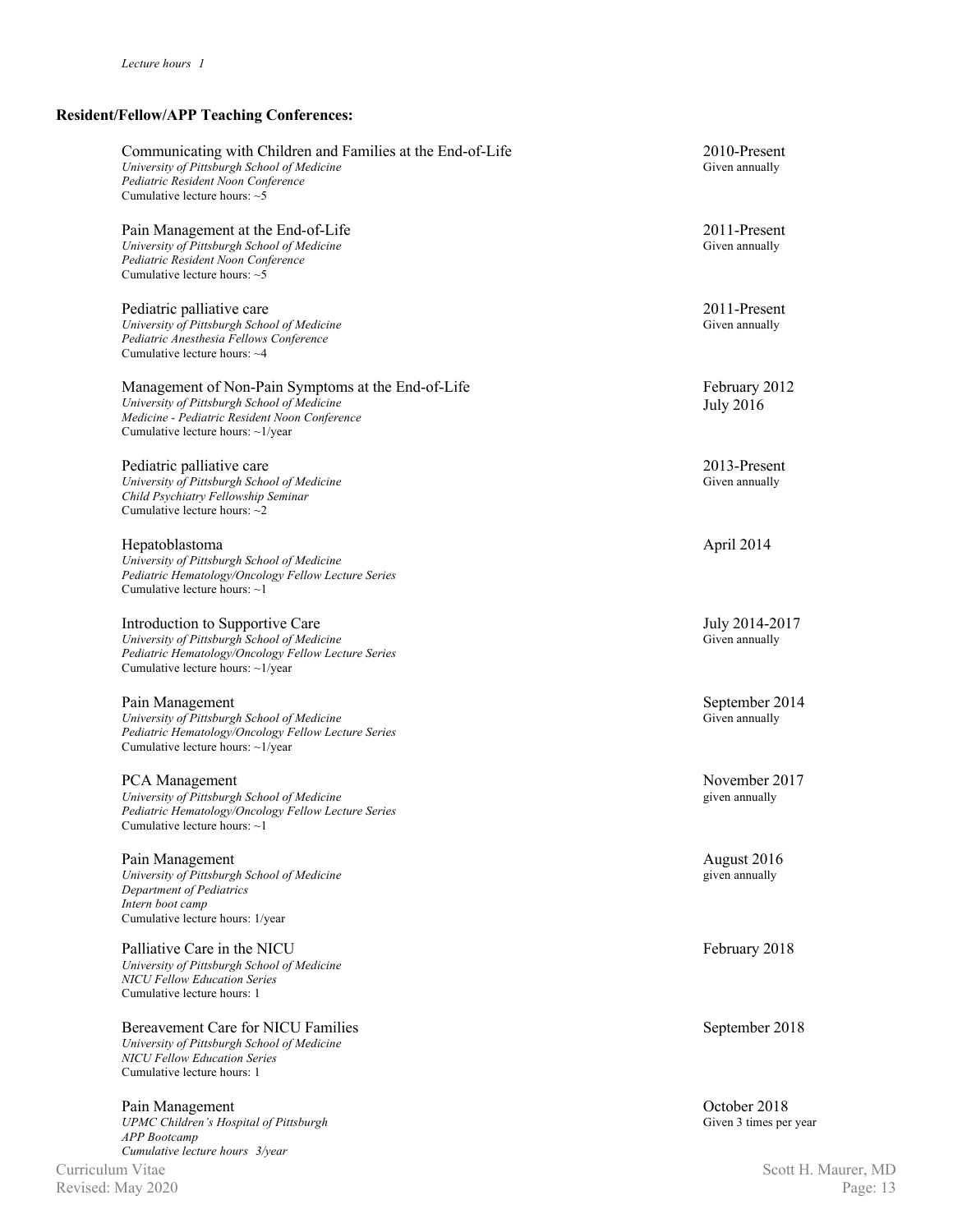### **TEACHING TRAINEES:**

#### **Master of Education thesis committees:**

- 1. Michelle Freeman, MD. "Establishing Consensus with the Delphi Technique: Priorities for Pediatric Palliative Care *Fast Facts and Concepts* Content for the Education of Pediatric Interns." University of Pittsburgh School of Medicine. May 2014.
- 2. Michael Barnett, MD. "Pediatric Palliative Care Curriculum: Impact of 'Pain Cards' on Pediatric Resident Education." University of Pittsburgh School of Medicine. June 2012.
- 3. Amanda Brown, MD. "Disclosing medical errors effectively: A Curriculum for pediatric residents." University of Pittsburgh School of Medicine. Feb 2019.

### **Masters of genetic counseling committees:**

1. Megan Hager. "Assessing Perinatal Palliative Care Education within Genetic Counseling Programs." University of Pittsburgh School of Medicine, Department of Human Genetics. May 2018.

### **Ph.D. committees:**

1. Susan Thrane, MSN, RN. University of Pittsburgh School of Nursing. 2013-2015.

### **Medical students, house staff physicians, fellows, and junior faculty:**

| <b>Medical Students</b><br><b>Name of Student</b> | <b>Type of Service to Student</b>                                                                                                                                                                             | Years        |
|---------------------------------------------------|---------------------------------------------------------------------------------------------------------------------------------------------------------------------------------------------------------------|--------------|
| John Kelly                                        | Dean's Summer Research Project Mentor<br><b>Scholarly Project Mentor</b><br>*Project was presented at Pediatric Academic Society Annual Meeting<br>and published                                              | 2013-2016    |
| Chelsea Meenan                                    | Dean's Summer Research Project Mentor<br>*This project received a merit award from the dean<br>of the School of Medicine                                                                                      | 2015-2018    |
|                                                   | Scholarly Project Mentor<br>*This project received a Certificate of Merit for Excellence from the<br>Scholarly Research Project Directors<br>*Project was presented at ASPHO's national meeting and published |              |
| Laura McNamara                                    | <b>Scholarly Project Mentor</b><br>*This project was awarded a scholarship for best palliative care<br>research proposal by a medical student and was published                                               | 2016-2020    |
| Andrew Abboud                                     | Research Project Mentor<br>*Mentored in student led educational initiative which was presented at<br>Pediatric Academic Society and the Society of General Internal<br>Medicine                               | 2017-2018    |
| Tyler Miller                                      | Scholarly Project Mentor                                                                                                                                                                                      | 2019-Present |
| <b>Pediatric Residents</b>                        |                                                                                                                                                                                                               |              |
| <b>Name of Resident</b>                           | <b>Type of Service to Resident</b>                                                                                                                                                                            | <b>Years</b> |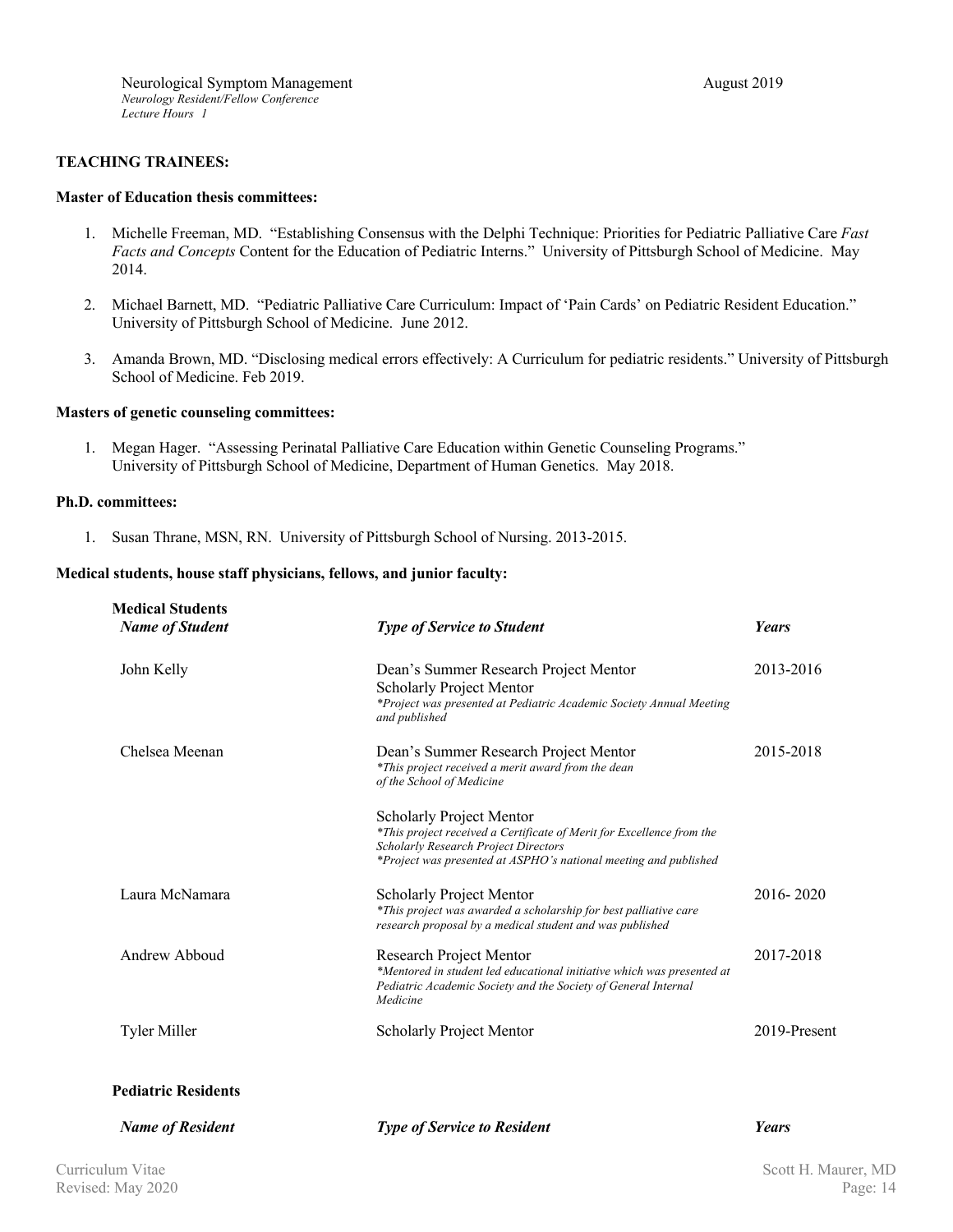| Brittani Seynnaeve, MD | Pediatric resident faculty mentor<br>*Resident matched in Pediatric Hematology/Oncology Fellowship at<br>UPMC Children's Hospital of Pittsburgh                   | 2011-2014    |
|------------------------|-------------------------------------------------------------------------------------------------------------------------------------------------------------------|--------------|
| Kendra Woods, MD       | Research project mentor<br>*Project was presented at Pediatric Academic Society's Annual<br>Meeting                                                               | 2011-2014    |
| Matthew Taylor, MD     | Research project mentor<br>*Project was selected for platform presentation at Pediatric Academic<br>Society's Annual Meeting and Published                        | 2011-2014    |
| Allison Close, MD      | Pediatric resident faculty mentor<br>*Resident matched in Pediatric Hematology/Oncology Fellowship at<br>UPMC Children's Hospital of Pittsburgh                   | 2013-2016    |
| Jessica Wallisch, MD   | Research Project Mentor<br>*Project was presented at Critical Care Medicine's Annual Meeting                                                                      | 2014-2017    |
| Laura Agresta, MD      | Continuity Clinic Mentor (pediatric oncology clinic)<br>*Resident matched in Pediatric Hematology/Oncology Fellowship at<br>Cincinnati Children's Hospital        | 2014-2015    |
| Rebecca Epperly, MD    | Pediatric resident faculty mentor<br>*Resident matched in Pediatric Hematology/Oncology Fellowship at St.<br>Jude Children's Research Hospital                    | 2015-2017    |
| Lindsay Proud, MD      | Continuity clinic mentor (pediatric oncology clinic)<br>*Resident matched in Pediatric Hematology/Oncology Fellowship at St.<br>Jude Children's Research Hospital | 2015-2016    |
| Lauren Jacobs, MD      | Continuity clinic mentor (pediatric oncology clinic)                                                                                                              | 2016-2017    |
| Katrina O'Halloran, MD | Continuity clinic mentor (pediatric oncology clinic)<br>*Resident matched in Pediatric Hematology/Oncology Fellowship at<br>Children's Hospital of Los Angeles    | 2017-2018    |
| Michelle Perry, MD     | Research project advisor/mentor                                                                                                                                   | 2018-2019    |
| Adam Sinder, MD        | Pediatric resident faculty mentor                                                                                                                                 | 2018-Present |
| Stephanie Parry, MD    | Pediatric resident faculty mentor                                                                                                                                 | 2018-Present |
| Cathal Delaney, MD     | Career mentorship<br>QI/research project mentor<br>* Project was selected for presentation at AAHPM                                                               | 2018-Present |
| Hannah Reuman, MD      | Research Project Mentor                                                                                                                                           | 2020-Present |

# **Fellows**

| <b>Name of Fellow</b> | <b>Discipline</b>                | <b>Type of Service to Fellow</b>          | <b>Years</b> |
|-----------------------|----------------------------------|-------------------------------------------|--------------|
| Nitya Bakshi, MD      | Pediatric<br>Hematology/Oncology | Scholarship Oversight Committee<br>member | 2011-2014    |
| Paul Finch, MD        | Pediatric<br>Hematology/Oncology | Scholarship Oversight Committee<br>member | 2012-2015    |
| Rachel Courtney, DO   | Pediatric<br>Hematology/Oncology | Scholarship Oversight Committee<br>member | 2012-2015    |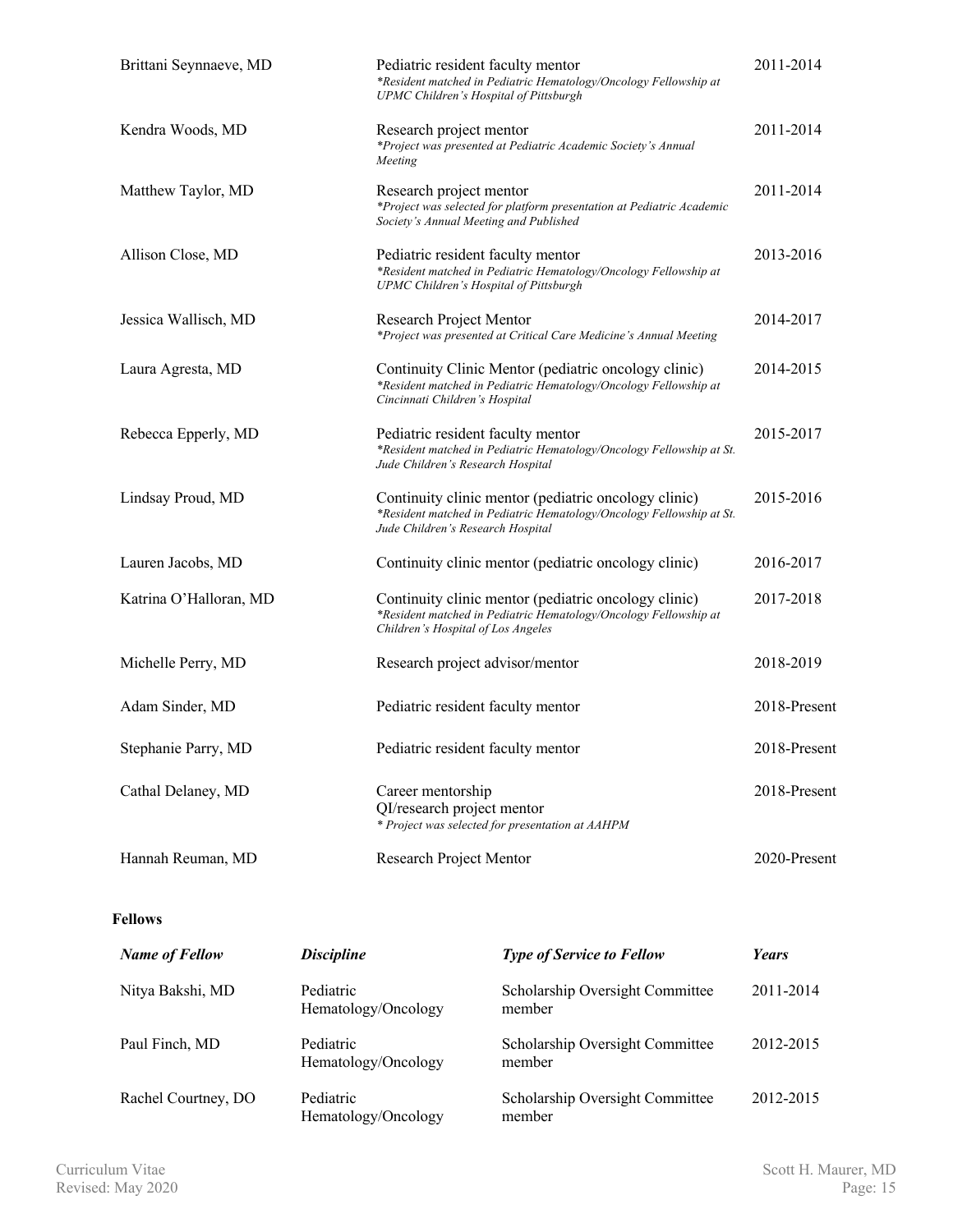| Angela Girvin, MD      | Pediatric<br>Hematology/Oncology                                               | Primary research mentor and<br>Scholarship Oversight Committee<br>member                                                                  | 2013-2016    |
|------------------------|--------------------------------------------------------------------------------|-------------------------------------------------------------------------------------------------------------------------------------------|--------------|
| Erin Johnson, MD       | Pediatric Critical Care<br>Medicine                                            | Research mentor and<br>Scholarship Oversight Committee<br>member                                                                          | 2014-2016    |
| Traci Kazmerski, MD    | Pediatric Pulmonology                                                          | Quality improvement research<br>project mentor<br>*Project was presented at North American<br>Cystic Fibrosis Conference and published    | 2014-2016    |
| Danielle Bell, MD      | Pediatric<br>Hematology/Oncology                                               | Scholarship Oversight Committee<br>member                                                                                                 | 2015-2017    |
| Jessica MacCormac, MD  | <b>Adolescent Medicine</b>                                                     | Scholarship Oversight Committee<br>member                                                                                                 | 2015-2018    |
| Justin Yu, MD          | Hospice and Palliative<br>Medicine                                             | Research project mentor (on<br>committee)<br>*Fellow received a T-32 training grant to<br>continue research                               | 2016-2018    |
| Lindsay Blazin, MD     | Pediatric<br>Hematology/Oncology (St.<br>Jude Children's Research<br>Hospital) | Scholarship Oversight Committee<br>Member                                                                                                 | 2016-Present |
| Allison Close, MD      | Pediatric<br>Hematology/Oncology                                               | Clinic Mentor                                                                                                                             | 2016-2019    |
| Michael Certo          | <b>Critical Care Medicine</b>                                                  | Research Mentor<br>Scholarship Oversight Committee<br>Member                                                                              | 2020-Present |
| Faculty                |                                                                                |                                                                                                                                           |              |
| <b>Name of Faculty</b> | <b>Discipline</b>                                                              | <b>Type of Service to Faculty</b>                                                                                                         | Years        |
| Amanda Brown, MD       | Pediatric Hospice and<br>Palliative Medicine                                   | Thesis committee member<br>Career mentoring<br><b>Faculty Mentoring</b><br>Committee member<br>Direct clinical and academic<br>supervisor | 2017-Present |
| Steven Allen, MD       | Pediatric<br>Hematology/Oncology                                               | Junior Faculty Mentoring<br>Committee member                                                                                              | 2017-Present |
| Justin Yu, MD          | Pediatric Hospice and<br>Palliative Medicine                                   | Research mentorship &<br>collaboration<br>Direct clinical supervisor                                                                      | 2018-Present |
| Allison Fleischer, MD  | Pediatric Hospital Medicine                                                    | Junior Faculty Mentoring<br>Committee member                                                                                              | 2018-Present |
| Christine Bishop, MD   | Neonatal Medicine                                                              | Faculty Mentorship                                                                                                                        | 2019-Present |
| Matthew Valente, MD    | Pediatric Hospital Medicine                                                    | Junior Faculty Mentoring<br>Committee member                                                                                              | 2020-Present |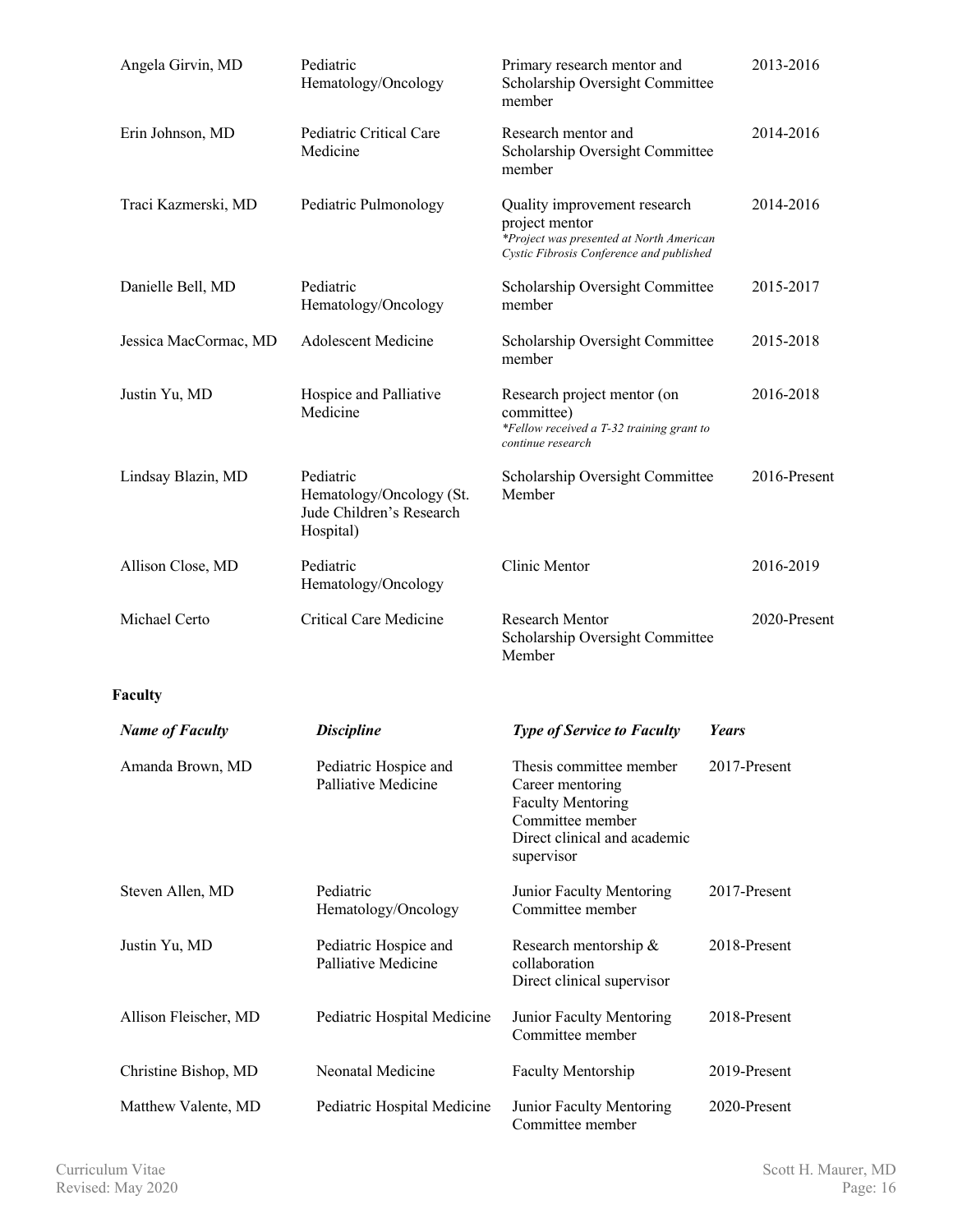# **RESEARCH:**

# **Research Funding:**

| Title: a pilot study investigating feasibility and utility of telemedine for children enrolled in home hospice |                                                                                                                              |                               |  |  |
|----------------------------------------------------------------------------------------------------------------|------------------------------------------------------------------------------------------------------------------------------|-------------------------------|--|--|
| AJ & Sigismunda Palumbo Trust                                                                                  | Role in Project: Principal Investigator                                                                                      | 2015-2016                     |  |  |
| Percent effort of time: 5%                                                                                     |                                                                                                                              | Total Funding: \$50,000       |  |  |
|                                                                                                                |                                                                                                                              |                               |  |  |
|                                                                                                                |                                                                                                                              |                               |  |  |
|                                                                                                                | Title: Pediatric PRO-CTCAE: a self-reporting system of adverse events for children with cancer                               |                               |  |  |
| Jonathan M. Huoy Research Grant                                                                                | Role in Project: Co-Investigator                                                                                             | 2015-2016                     |  |  |
| Percent effort of time: 5%                                                                                     |                                                                                                                              | Total Funding: \$30,000       |  |  |
|                                                                                                                |                                                                                                                              |                               |  |  |
|                                                                                                                | Title: The Child-Centered Outcomes in Practice and Research (COPR) Center of Excellence: Strengthening the Clinical Validity |                               |  |  |
| Evidence Base for PROMIS Measures in Chronically Ill Children                                                  |                                                                                                                              |                               |  |  |
| National Institutes of Health                                                                                  | National Institutes of Health                                                                                                | National Institutes of Health |  |  |
| PTE Federal Award No: 1U19AR069525-                                                                            | PTE Federal Award No:                                                                                                        | PTE Federal Award No:         |  |  |
| 01 (Subaward: 2832076)                                                                                         | 1U19AR069525-01 (Subaward:                                                                                                   | 1U19AR069525-01 (Subaward:    |  |  |
| Percent effort of time: 5%                                                                                     | 2832076)                                                                                                                     | 2832076)                      |  |  |
|                                                                                                                | Percent effort of time: 5%                                                                                                   | Percent effort of time: 5%    |  |  |
| Title: Promoting Resilience in Stress Management (PRISM) in Adolescents and Young Adults with Advanced Cancer  |                                                                                                                              |                               |  |  |
|                                                                                                                |                                                                                                                              |                               |  |  |
| AJ & Sigismunda Palumbo Trust                                                                                  | Role in Project: Site Principal                                                                                              | 2020-2022                     |  |  |
| Percent effort of time: 5%                                                                                     | Investigator                                                                                                                 | Total Funding: \$40,000       |  |  |
|                                                                                                                |                                                                                                                              |                               |  |  |

### **Programmatic Funding for the Supportive Care Program:**

| <b>Source</b>                     | <b>Cumulative Amount</b> | Year         |
|-----------------------------------|--------------------------|--------------|
| Matt's Hugs                       | \$40,000                 | 2013 & 2014  |
| Maggie's Miracles                 | \$10,000                 | 2014         |
| Anonymous Donor                   | \$5,000                  | 2014         |
| Anonymous Donor                   | \$100,000                | 2013 & 2015  |
| Miracles for Maggie Endowed       | \$200,000                | 2017-Present |
| Fund                              |                          |              |
| Lioon Family Endowed Fund         | \$100,000                | 2018-Present |
| John and Catharine Ryan support   | \$341,000                | 2019-2021    |
| for Clinical Research             |                          |              |
| John and Catharine Ryan           | \$2,200,000              | 2019-Present |
| <b>Endowed Fund</b>               |                          |              |
| McElhattan Foundation (for        | \$300,000                | 2020-2023    |
| Pediatric Palliative Care fellow) |                          |              |

### **SEMINARS and INVITED LECTURESHIPS RELATED TO RESEARCH**

### **Podium Presentations:**

| Local:<br>Delivering Serious News in Pediatric Emergency Medicine (PEM): A<br>Formal Communication Course for Physicians.<br>Rita M. Patel GME Leadership Conference.<br>Pittsburgh, PA                                                                                     | February 2020 |
|-----------------------------------------------------------------------------------------------------------------------------------------------------------------------------------------------------------------------------------------------------------------------------|---------------|
| <b>National:</b><br>Withdrawal of life-sustaining treatment in the pediatric intensive care unit: an<br>analysis of practice patterns at the end of life<br>American Academy of Hospice and Palliative Medicine National Conference<br><b>Research Presentation Seminar</b> | February 2008 |
| Tampa, FL                                                                                                                                                                                                                                                                   |               |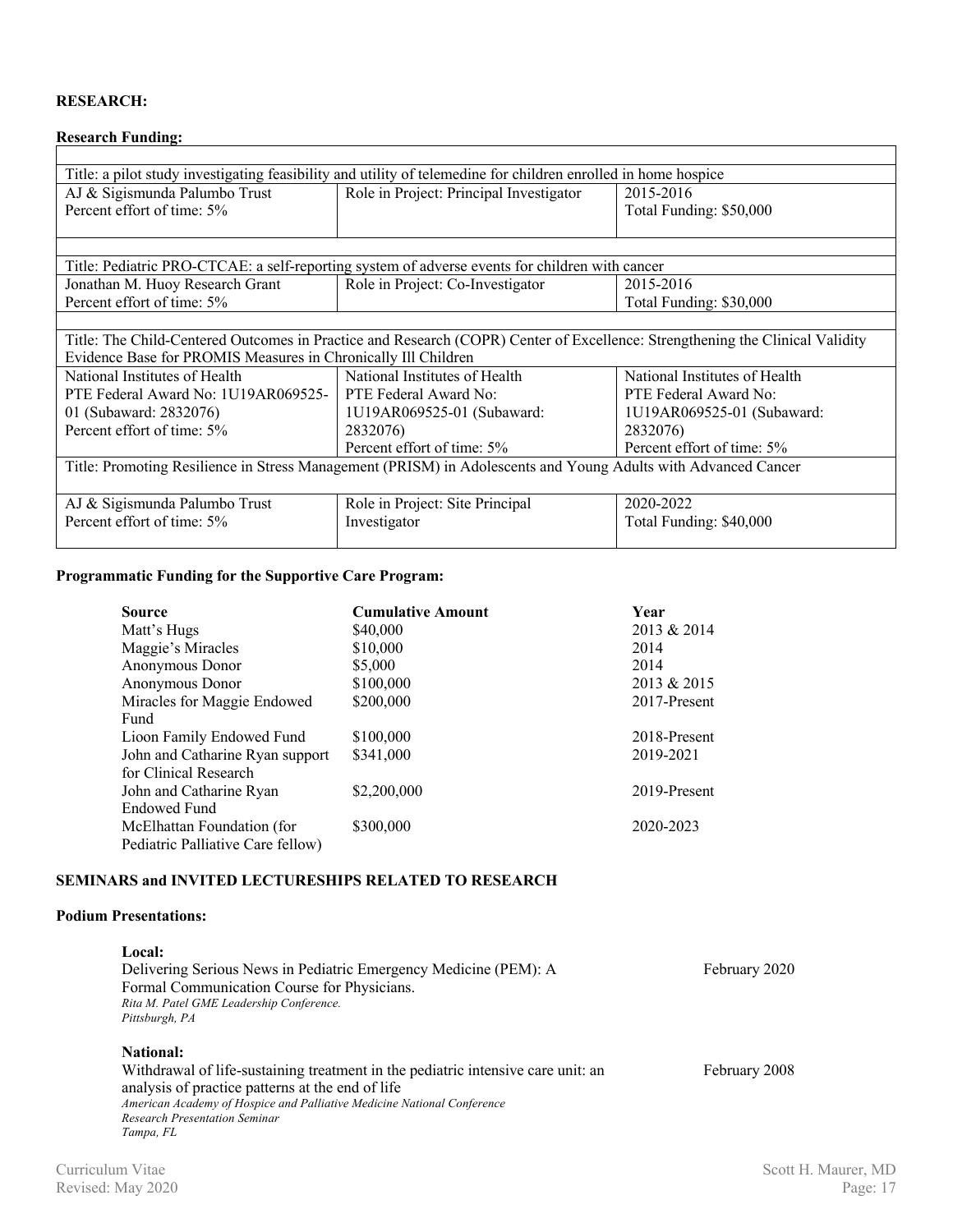| Bereavement care in pediatrics: care begins at referral<br>National Hospice and Palliative Medicine Organization<br>Annual Conference.<br>Orlando, FL                                                                                              | November 2012           |
|----------------------------------------------------------------------------------------------------------------------------------------------------------------------------------------------------------------------------------------------------|-------------------------|
| Challenges and opportunities in caring for children in a primarily adult<br>hospice<br>American Academy of Hospice and Palliative Medicine<br>National Conference<br>New Orleans, LA                                                               | March 2013              |
| Ketamine PCA for treatment of end-of-life neuropathic pain in pediatrics<br>Pediatric Academic Society Annual Assembly<br><b>Platform Presentation</b><br>Vancouver, BC.                                                                           | May 2014                |
| The Importance of Advance Care Planning for Children with Advanced<br>Cystic Fibrosis.<br>North American Cystic Fibrosis Conference.<br>Phoenix, AZ.                                                                                               | October 2015            |
| Religion, Spirituality and Medicine: Impact of an Educational Intervention<br>for Medical Students and Physicians<br>Religion & Medicine Annual Conference<br>St. Louis, MO                                                                        | April 2018              |
| Teaching residents how to make a spiritual assessment: a quality<br>improvement project.<br>American Academy of Hospice and Palliative Medicine Annual Assembly<br>San Diego, CA                                                                   | Accepted for March 2020 |
| International:<br>Death and Dying: A One Day Course to Enhance Pediatric Resident<br>Education<br>21st International Congress on Palliative Care.<br>Montréal, Canada                                                                              | October 2016            |
| Only You Would Know: Bereaved Parent Volunteers Offering Support to<br><b>Recently Bereaved Parents</b><br>21st International Congress on Palliative Care.<br>Montréal, Canada                                                                     | October 2016            |
| <b>Poster Presentations:</b>                                                                                                                                                                                                                       |                         |
| Local:<br>Disclosing Medical Errors: A Skill-Based Workshop for Pediatric<br>Residents<br>University of Pittsburgh School of Medicine<br>Med Ed Day<br>*Awarded best research poster                                                               | September 2019          |
| <b>Regional:</b><br>Using Magnetic Resonance Imaging to Identify alterations in Brain<br>Morphology in Female Survivors of Childhood Abuse with Posttraumatic<br><b>Stress Disorder</b><br>Ohio Academy of Science Annual Conference<br>Athens, OH | April 1999              |
| Memory Deficits in Women Suffering from Posttraumatic Stress Disorder<br>Resulting from Child Abuse<br>Ohio Academy of Science Annual Conference<br>Athens, OH                                                                                     | April 1999              |

### **National:**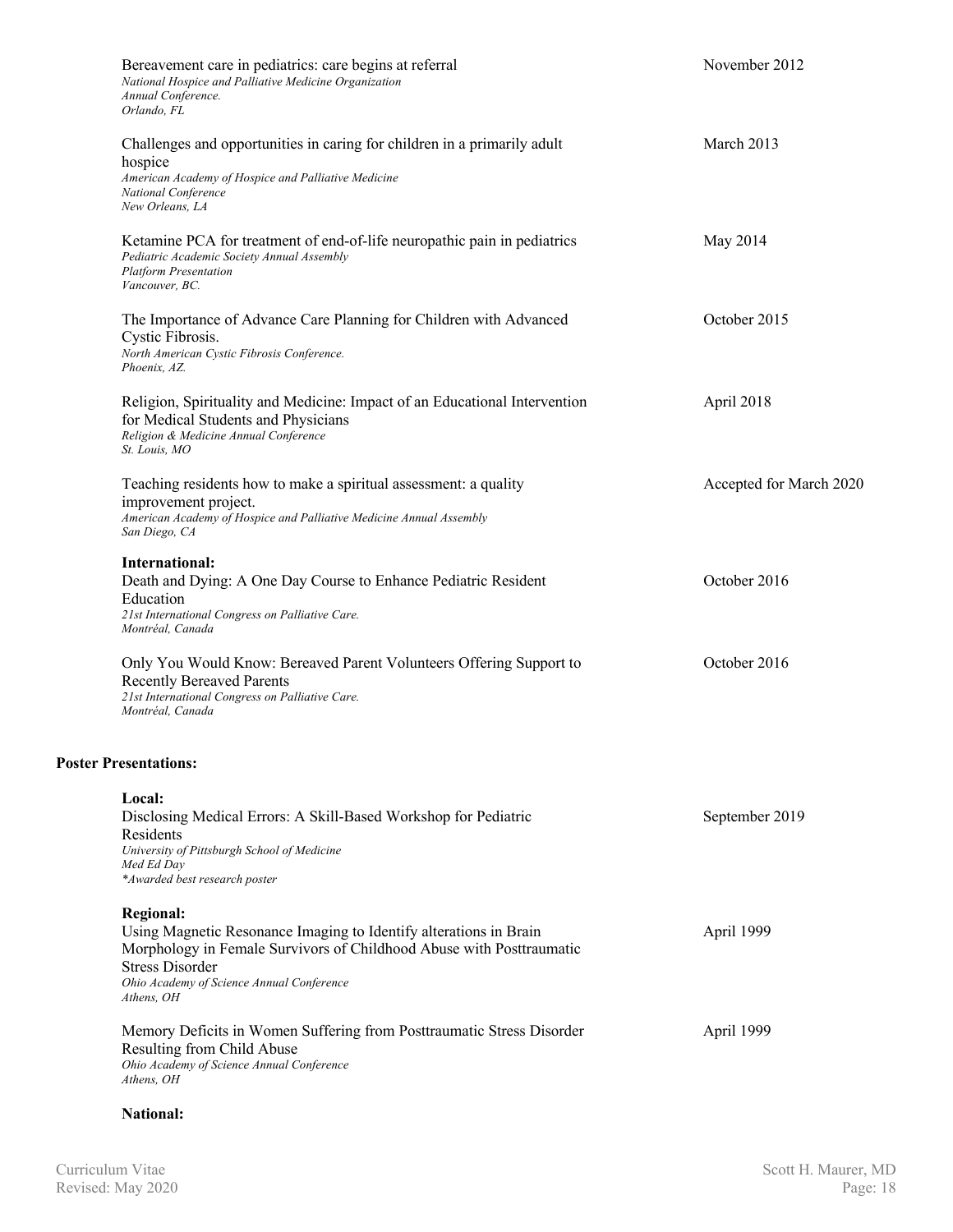| Using Neuropsychological Tests and Magnetic Resonance Imaging to<br>Identify Memory Deficits and Changes in Brain Morphology in Women<br>Suffering from Posttraumatic Stress Disorder Secondary to Child Abuse<br>Society for Neuroscience National Conference<br>New Orleans, LA | November 2000 |
|-----------------------------------------------------------------------------------------------------------------------------------------------------------------------------------------------------------------------------------------------------------------------------------|---------------|
| Memory Deficits and Hippocampal Atrophy in Posttraumatic Stress<br>Disorder Secondary to Child Abuse<br>National Conference for Undergraduate Research National Conference<br>Lexington, KY                                                                                       | June 2001     |
| Integration of a Pediatric Bereavement Program within a Level 1<br>Pediatric Trauma Program<br>John M. Templeton Jr. Pediatric Trauma Symposium.<br>Philadelphia, PA                                                                                                              | March 2012    |
| Improving Communication at End of Life through Medical Education<br>Society for Critical Care Medicine Annual Conference.<br>San Francisco. CA                                                                                                                                    | January 2014  |
| Assessment of the spiritual needs of primary caregivers of children with<br>life-limiting illnesses is valuable yet inconsistently performed in the<br>hospital<br>Pediatric Academic Society Annual Assembly<br>Vancouver, BC                                                    | May 2014      |
| Bacteremia Associated Morbidity and Mortality in Childhood Acute<br>Myelogenous Leukemia<br>Pediatric Academic Society Annual Assembly<br>Vancouver, BC                                                                                                                           | May 2014      |
| Advance care planning in CF: a quality improvement project.<br>North American Cystic Fibrosis Conference<br>Phoenix, AZ                                                                                                                                                           | October 2015  |
| Morbidity associated with obesity during the pre-maintenance treatment<br>phase for children with ALL.<br><b>ASPHO</b> Annual Meeting<br>Minneapolis, MN                                                                                                                          | May 2016      |
| Religion, Spirituality and Medicine: Impact of an Educational<br>Intervention for Medical Students and Physicians<br>Society of General Internal Medicine Annual Meeting<br>Denver. CO                                                                                            | April 2018    |
| Religion, Spirituality and Medicine: Impact of an Educational<br>Intervention for Medical Students and Physicians<br>Pediatric Academic Society Annual Assembly<br>Toronto, ON                                                                                                    | May 2018      |
| International:<br>Reiki Therapy for Symptom Management in Children Receiving<br>Palliative Care<br>21st International Congress on Palliative Care.<br>Montréal, Canada                                                                                                            | October 2016  |
| Feasibility and Acceptability of a Reiki Therapy Intervention for Children<br>Receiving Palliative Care.<br>21st International Congress on Palliative Care<br>Montréal. Canada                                                                                                    | October 2016  |
| Mixed Histiocytosis Rosai-Dorfman Disease (R-Group) and Langerhans<br>Cell Histiocytosis (L-Group) with Simultaneous Expression of BRAF-<br>V600E Mutation and Response to Dabrafenib.<br>34 <sup>th</sup> Annual Meeting of the Histiocyte Society<br>Lisbon, Portugal.          | October 2018  |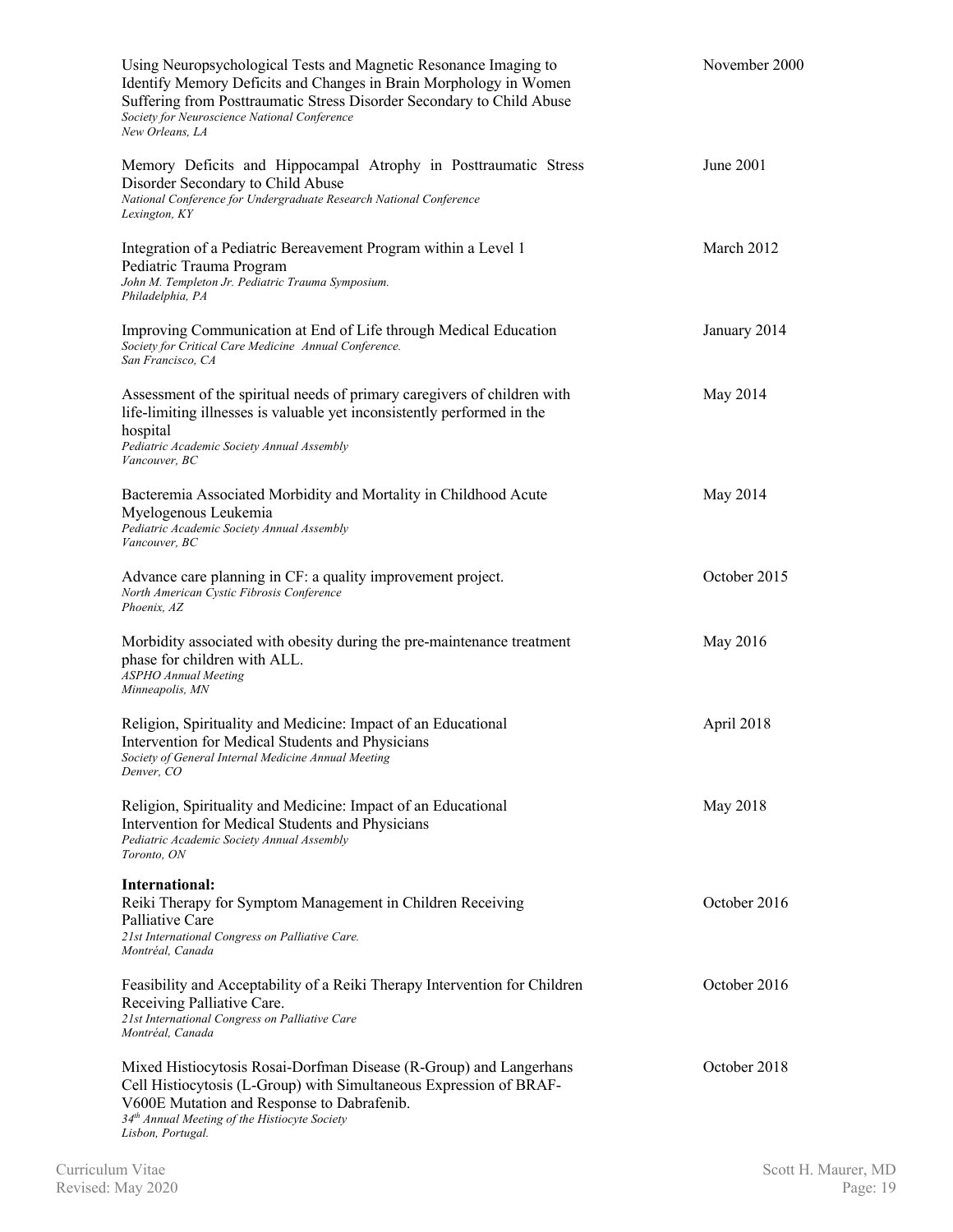| Assessing how a child with cancer functions using patient-reported and<br>objective physical activity data.<br>International Society of Quality of Life Research.<br>San Diego, CA. 2019.                                                                                                                                                                                                                                                                                                                                          | October 2019 |
|------------------------------------------------------------------------------------------------------------------------------------------------------------------------------------------------------------------------------------------------------------------------------------------------------------------------------------------------------------------------------------------------------------------------------------------------------------------------------------------------------------------------------------|--------------|
| Responsiveness of PROMIS® Pediatric measures to changes in health-<br>related quality of life among children and adolescents undergoing<br>treatment for cancer<br>International Society of Quality of Life Research.<br>San Diego, CA. 2019.                                                                                                                                                                                                                                                                                      | October 2019 |
| <b>LIST OF CURRENT RESEARCH INTERESTS:</b>                                                                                                                                                                                                                                                                                                                                                                                                                                                                                         |              |
| A Pilot Study to Evaluate the Effects of Vaccinations with HLA-A2-<br>Restricted Glioma Antigen-Peptides in Combination with Poly-ICLC for<br>Children with Newly Diagnosed Malignant or Intrinsic Brain Stem<br>Gliomas (BSG) or Non-Brainstem High-Grade Gliomas (HGG) or<br>Recurrent Unresectable Low-Grade Gliomas (LGG) or Recurrent High<br>Grade Gliomas.<br>Co-Investigator, Served as interim Principal Investigator from 2014-2015, 2016-2017<br>University of Pittsburgh School of Medicine, Department of Pediatrics. | 2014-Present |
| A Pilot Study to Evaluate the Effects of Vaccinations with HLA-A2<br>Restricted Tumor Antigen Peptides in Combination with Imiquimod for<br>Children with Recurrent Ependymoma.<br>Co-Investigator, Served as interim Principal Investigator from 2014-2015, 2016-2017<br>University of Pittsburgh School of Medicine, Department of Pediatrics.                                                                                                                                                                                   | 2014-Present |
| Pediatric Patient-Reported Outcome (PRO) Research Network:<br>-Validation Study of Pediatric Patient Reported Outcomes (PRO) in<br>Children with Cancer<br>- The Child-Centered Outcomes in Practice and Research (COPR) Center<br>of Excellence: Strengthening the Clinical Validity Evidence Base for<br>PROMIS Measures in Chronically Ill Children<br>Local PI 2015- Present<br>University of Pittsburgh School of Medicine in conjunction with Duke University School of<br>Medicine                                          | 2015-Present |
| Investigating Caregiver Preferences for the Provision of Spiritual Care<br><b>Using Qualitative Measures</b><br>Faculty Mentor of Student PI Laura McNamara<br>University of Pittsburgh School of Medicine                                                                                                                                                                                                                                                                                                                         | 2016-Present |
| Improving Education of Medical Students with Regard to Assessing and<br><b>Providing Spiritual Support</b><br>Faculty Mentor of PI Krissy Moehling, PhD<br>University of Pittsburgh School of Medicine                                                                                                                                                                                                                                                                                                                             | 2017-Present |
| Evaluating the feasibility of using a multiplayer role-playing game as a<br>depression/social isolation intervention in adolescent patients with cystic<br>fibrosis<br>Co-Investigator<br>University of Pittsburgh                                                                                                                                                                                                                                                                                                                 | 2019-Present |
| The Promoting Resilience in Stress Management (PRISM) Intervention: a<br>multi-site randomized controlled trial for Adolescents and Young Adults<br>with advanced cancer<br>Local PI<br>University of Pittsburgh School of Medicine in conjunction with University of Washington<br>School of Medicine                                                                                                                                                                                                                             | 2019-Present |

**Refereeing for Journals**

Supportive Care in Cancer Journal of Palliative Medicine